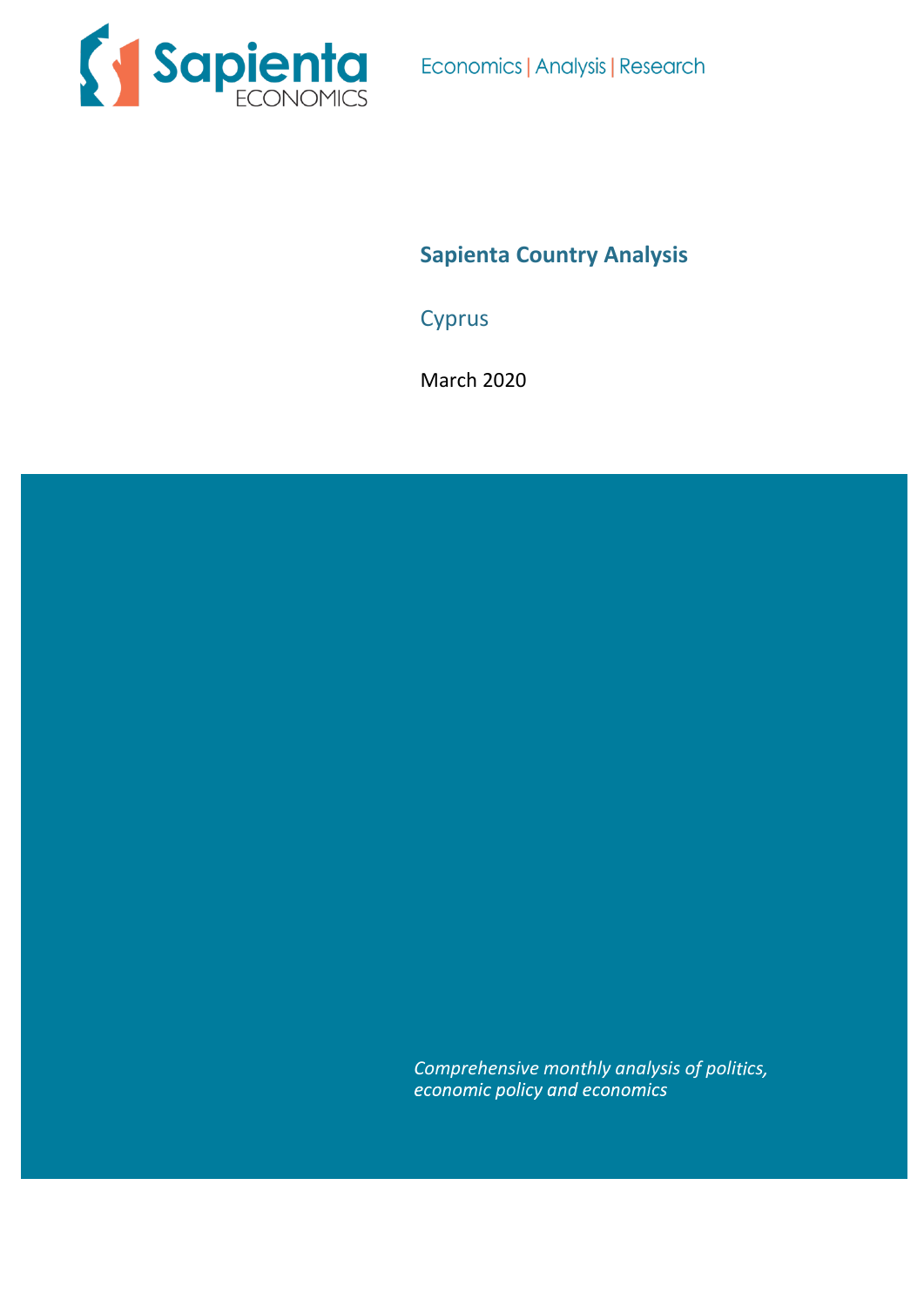

# **About Sapienta Country Analysis**

Sapienta Country Analysis provides you with a comprehensive but concise monthly analysis, risk assessment and forecasts of domestic and international politics, fiscal and structural policy, and macroeconomic and sectoral trends. The reports are written by Fiona Mullen, an analyst with over 20 years' experience producing clear, reliable and independent analysis for an international audience.

### **Subscription options**

Please check our website for subscription options. Each subscription is valid for up to 5 users within a single institution or organization.

Standard subscription (monthly analysis and forecast): Analysis and outlook for domestic and international politics, fiscal policy, structural reforms and natural gas, the banking sector, macroeconomic and sectoral trends; tables and charts of recent economic trends and medium-term forecast.

Premium subscription (monthly analysis and critical updates): Analyst will alert you by email of critical developments as they occur, include two to three lines of comment, and be available for a brief email or phone follow-up.

Bespoke service: We also offer a bespoke service for clients who require a more personal service, such as consultation by email, phone, Skype or personal briefings.

### **Copyright**

© 2020 Sapienta Economics Limited. All rights reserved. Except for short quotations no part or whole of this publication may be reproduced, stored or introduced into a retrieval system, or transmitted, in any form or by any means, electronic, mechanical, photocopying, recording or otherwise, without the prior written permission of the publisher.

ISSN 2301-2439, Sapienta Country Analysis, Cyprus

### **Disclaimer**

No part of this publication should be construed as a recommendation to buy or sell any asset or security. The publisher takes no responsibility for any loss arising from dependence on this report.

The publisher and author confirm that, to the best of their knowledge, this report does not contain material non-public information, nor does it contain information acquired as a result of a breached duty of confidence owed to the individual or third party disclosing such information.

### **Contact**

research@sapientaeconomics.com, Tel +357 99 338 224, www.sapientaeconomics.com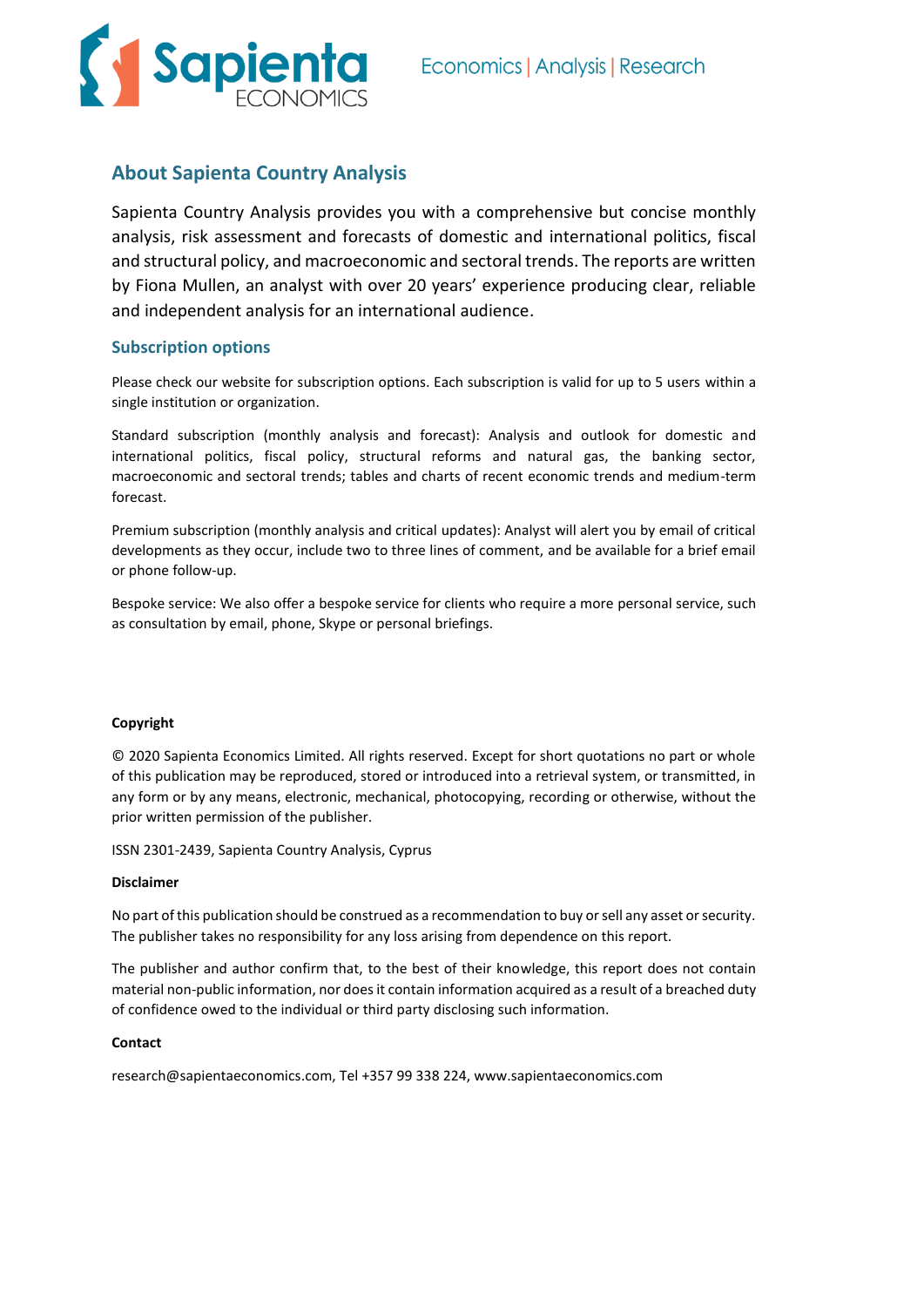

# **Overview** [Next section](#page-3-0)

*31 March 2020*

- $\triangleright$  [Political analysis and outlook](#page-3-0) Both parts of the island have imposed a night-time curfew in response to the Covid-19 crisis. Test rates seem to be low compared with other countries. The crisis has deepened the division of the island, potentially irreversibly, as Greek Cypriots passed a critical psychological threshold with closing four crossing points. On the other hand, the "Taiwanization" of northern Cyprus now looks less likely.
- $\triangleright$  [Structural reforms and natural gas](#page-6-0) The pandemic has naturally revealed strains in the universal public healthcare system, which is only half way through its rollout, with outpatient care technically due in June 2020, although this may be disrupted. The collapse of oil and gas prices has created uncertainty for the future of natural gas exports but might make plans to import natural gas more viable.
- $\triangleright$  [Fiscal performance and forecast](#page-9-0) The government has the fiscal space for the  $\epsilon$ 813m pledged to tackle the crisis but may yet issue new debt to cover the cost. The main risk is the high level of state guarantees, which under EU rules do not show up in public debt figures. We tentatively expect the debt/GDP ratio to rise to 108.8% in 2020, from 95.5% in 2019. The Turkish Cypriot administration has implemented income support but also cut public-sector salaries.
- ➢ [Banking sector](#page-15-0) Parliament has authorized a nine-month suspension of loan payments. Bank of Cyprus and Hellenic Bank seem to be in a good position to absorb the hit, given the flexibility of the eurozone authorities and the banks' high capital ratios. State guarantees of €2bn are also expected to support new and restructured loans. The Turkish Cypriot central bank is also working with local banks on guarantees and other support.
- ➢ [Macroeconomic trends and forecast](#page-19-0) We have produced three scenarios for real GDP growth in 2020-21, with a baseline decline of 6.2% this year. Sales of and pharmacy products and public spending should partly offset very declines in tourism, general retail and construction, as well as other sectors. In the longer term, the tourism market might have changed permanently, and has implications for infrastructure strategy. The Turkish Cypriot economy will be hit by declines in both the tourism and the important university sectors.

| Sapienta Economics macroeconomic forecast   |        |        |          |        |        |
|---------------------------------------------|--------|--------|----------|--------|--------|
|                                             | 2018   | 2019   | 2020     | 2021   | 2022   |
| GDP at current prices $(\epsilon m)$        | 21,138 | 21,944 | 20,477   | 21,852 | 22,623 |
| GDP per capita $(\epsilon)$                 | 24,294 | 24,925 | 23,075   | 24,428 | 25,089 |
| GDP at constant 2005 prices ( $\epsilon$ m) | 20,678 | 21,346 | 20,031   | 21,313 | 21,633 |
| Real GDP growth (%)                         | 4.1    | 3.2    | $-6.2$   | 6.4    | 1.5    |
| Harmonized consumer price inflation (%)     | 0.8    | 0.3    | $-0.6$   | 0.3    | 0.6    |
| Unemployment rate (%)                       | 8.4    | 7.4    | 12.1     | 10.8   | 9.0    |
| Budget balance (ESA2010) (€ m)              | $-926$ | 603    | $-1,013$ | $-220$ | $-47$  |
| % of GDP                                    | $-4.4$ | 2.7    | $-4.9$   | $-1.0$ | $-0.2$ |
| Primary balance (ESA2010) (€ m)             | $-416$ | 1,142  | $-573$   | 204    | 343    |
| % of GDP                                    | $-2.0$ | 5.2    | $-2.8$   | 0.9    | 1.5    |
| Gross public debt $(\epsilon m)$            | 21,256 | 20,958 | 22,286   | 22,939 | 22,565 |
| % of GDP                                    | 100.6  | 95.5   | 108.8    | 105.0  | 99.7   |
| Current-account balance (% of GDP)          | $-4.4$ | $-6.5$ | $-0.5$   | $-4.8$ | $-3.6$ |

### **Table 1**

Sources: Cystat, Ministry of Finance, Sapienta Economics estimates and forecasts in italics.

© Sapienta Economics Ltd.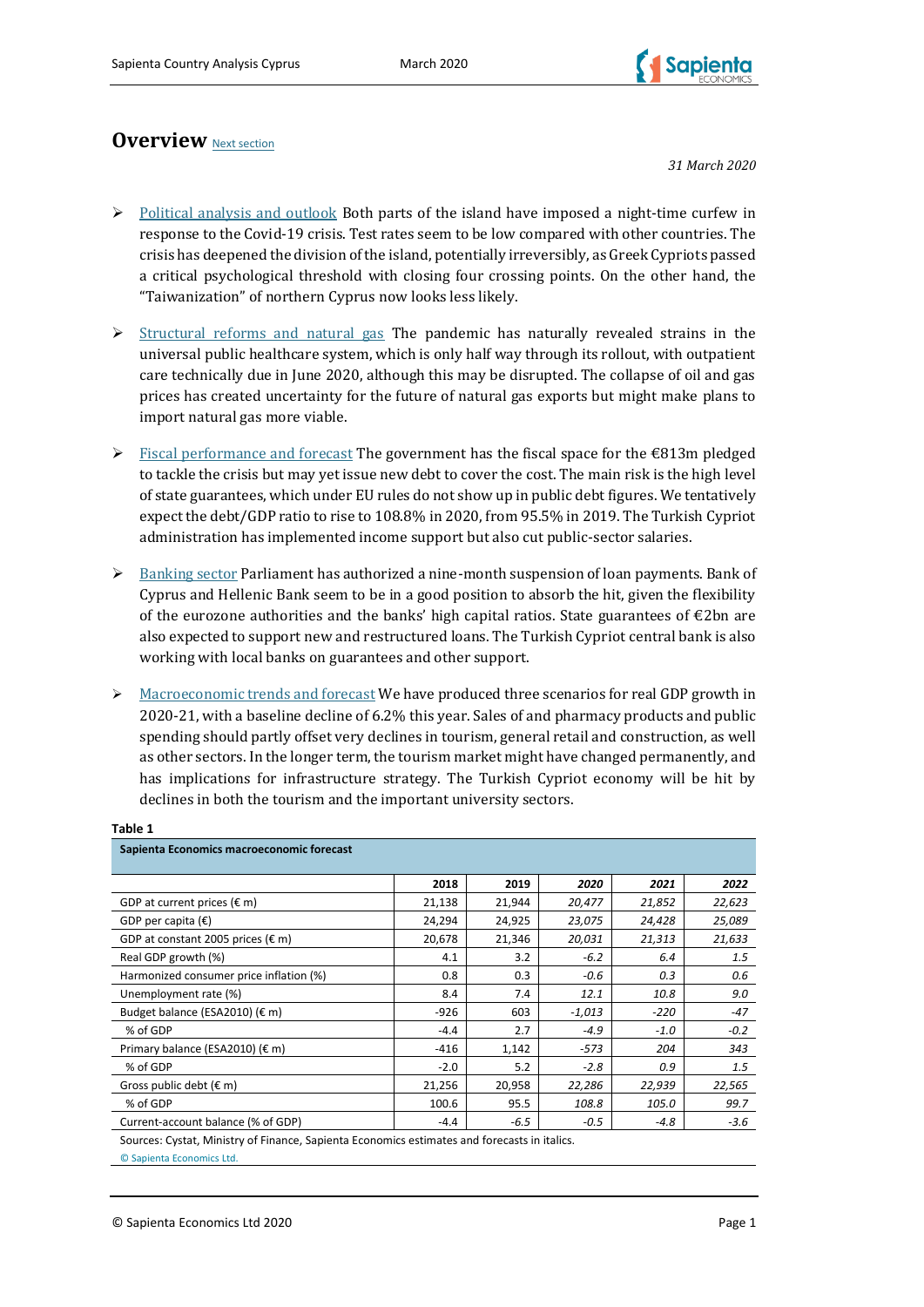

# <span id="page-3-0"></span>**Political analysis and outlook** [Next section](#page-6-0) Previous section

## **Both parts of the island impose a night-time curfew as virus cases rise rapidly—**

The Covid-19 ("corona virus") pandemic has naturally dominated the political scene during March. The first diagnosis announced in the southern part of the island controlled by the (Greek Cypriot) Republic of Cyprus government was announced on 9 March, while the first case in the area *de facto*  administered by the unrecognized Turkish Republic of Northern Cyprus (TRNC) was announced on 12 March. By 31 March, 262 cases and 8 deaths had been reported in the south and 70 cases and 1 death in the north. Based on the reported population of 880,400 in the south in 2019, this translates into a reported infection rate 297.6 per million by day 21 (31 March), compared with 140.4 in the UK and closer 193.6 in Italy 193.6 on day 21 according to Our World in Data [website](https://ourworldindata.org/grapher/covid-confirmed-cases-per-million-since-1-per-million?country=CYP) run by Oxford University. However, this database reports Cyprus' infection rate on day 21 at a rather lower 190.49 per million people, which suggests it is including the population of northern Cyprus but not the number of cases there. Because of its unrecognized status, data for northern Cyprus are not reported to the World Health Organization. Assuming a civilian population of 400,000 in the north, we estimate that the reported infection rate is 175 per million people. Analyzing the data on both linear and log scales, the pace of increase of reported cases seems to be a little faster in the south than in the north.



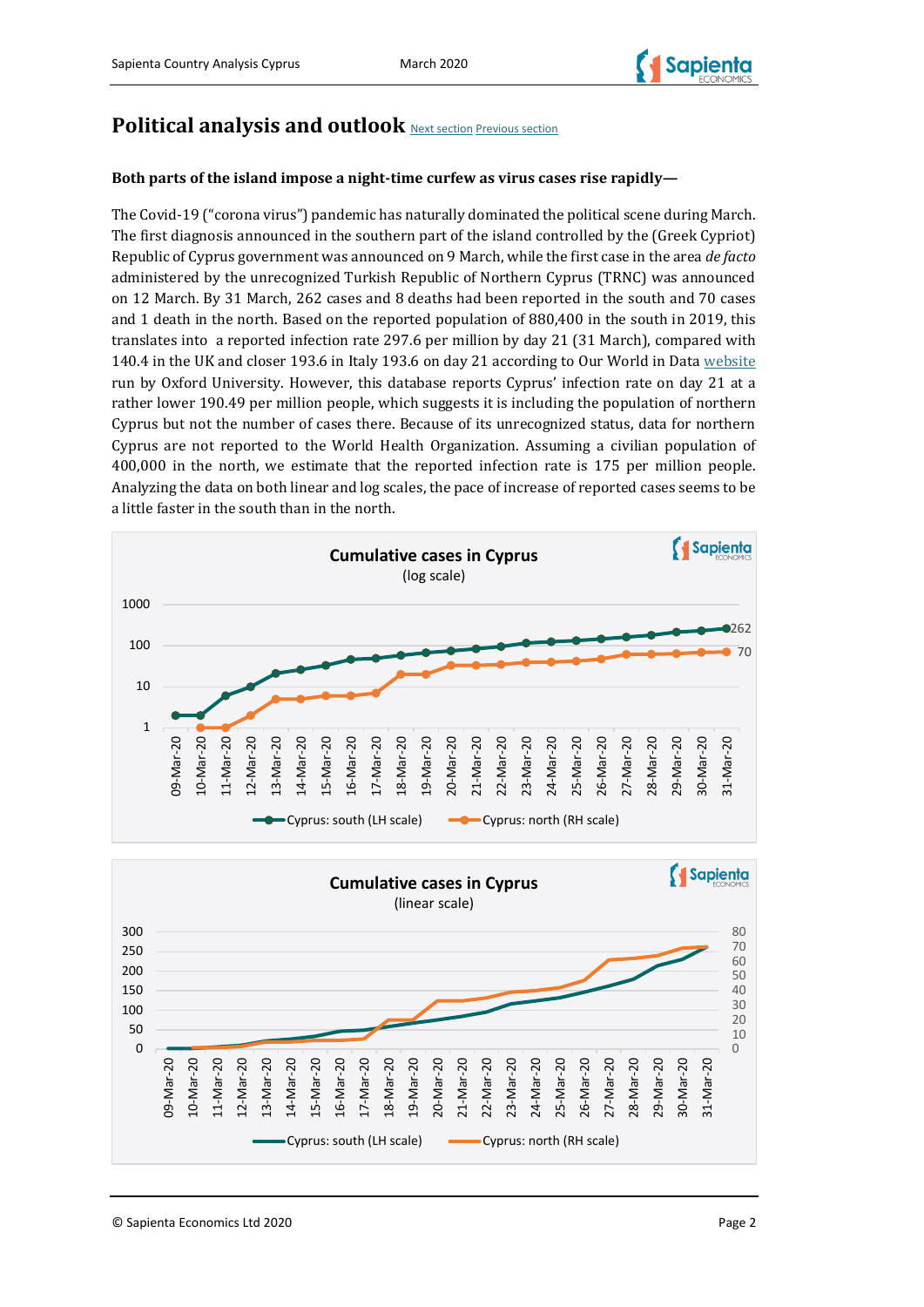

### **—test rates seem to be low—**

The south is testing more people: 7,937 (0.8% of the population) as of 31 March, compared with 1,262 (0.3%) in the north, although both sides are on the low side compared with reports on the [highest testers.](https://twitter.com/_drei/status/1245161962318651397?s=21) Given differences in testing rates, drawing strong conclusions from reported cases should be treated with caution. What can be said with more certainty is that measures to restrict movement were generally taken earlier by the Turkish Cypriot authorities. In the north, a partial curfew was imposed on 22 March, and included an explicit ban on house visits, while 15 villages in the rural area of Karpass have since been entirely quarantined. The partial curfew in the south was imposed from 24 March but an explicit ban on house visits, which had been the source of many infections, was not imposed until 31 March. In a rare act of unity, which therefore might have been coincidental, both sides imposed a full night-time curfew from 9pm to 6am effective 31 March, meaning that only those who must work are allowed outdoors during these hours. In the south, the measures introduced from 31 March also limited the number of daily excursions outside to one, from no limits previously.

#### **Table 2**

| Timeline of key public health measures                              |                                     |                                   |
|---------------------------------------------------------------------|-------------------------------------|-----------------------------------|
|                                                                     | <b>Turkish Cypriot</b><br>community | <b>Greek Cypriot</b><br>community |
| Entry ban (TC)/quarantine (GC) for arrivals from selected countries | (north)<br>29-Feb                   | (south)<br>09-Mar                 |
| First case reported                                                 | 10-Mar                              | 09-Mar                            |
| All schools closed                                                  | 10-Mar                              | 13-Mar                            |
| First crossing points closed                                        | 12-Mar                              | 29-Feb                            |
| All crossing points effectively closed                              | 14-Mar                              | n/a                               |
| Passenger flights stopped (except for a few repatriations)          | 21-Mar                              | 21-Mar                            |
| Restricted movement (partial curfew)                                | 22-Mar                              | 24-Mar                            |
| Ban on house visits                                                 | 22-Mar                              | 31-Mar                            |
| Full quarantine for selected villages                               | 27-Mar                              | n/a                               |
| Evening curfew                                                      | 31-Mar                              | 31-Mar                            |
| Sources: Media reports.                                             |                                     |                                   |

© Sapienta Economics Ltd.

### **—but the public has been generally supportive of measures taken**

While a [decision](https://cyprus-mail.com/2020/03/22/our-view-government-has-acted-decisively-despite-some-mistakes/) not to let students back in the country unless they carried a certificate showing that they had had no virus was unpopular among parents, the public on both sides have been generally supportive of measures taken. According to an online opinion poll among Greek Cypriots published by *Politis* published on 29 March—before the night-time curfew came into force—only 6% of women and 9% of men disagreed with the measures that had come into force on 22 March, which involved sending an SMS text message to obtain permission to go outside for a limited range of activities. Permission was deemed necessary after reports that large family groups had been gathering, leading in one case to 15 new infections. Among Greek Cypriots, the public response on social media to the measures imposed from 31 March was generally more hostile, especially among dog-owners, although the rules were reportedly loosened slightly to allow dog-walking in the immediate vicinity of one's home. An online poll among Turkish Cypriots in *Havadis* published on 14 March found 86% support for a state of emergency suggested to the ruling coalition led by the National Unity Party (UBP) leader, Ersin Tatar, by the Turkish Cypriot leader and president of TRNC, Mustafa Akinci, although to date, no formal state of emergency has been declared on either side.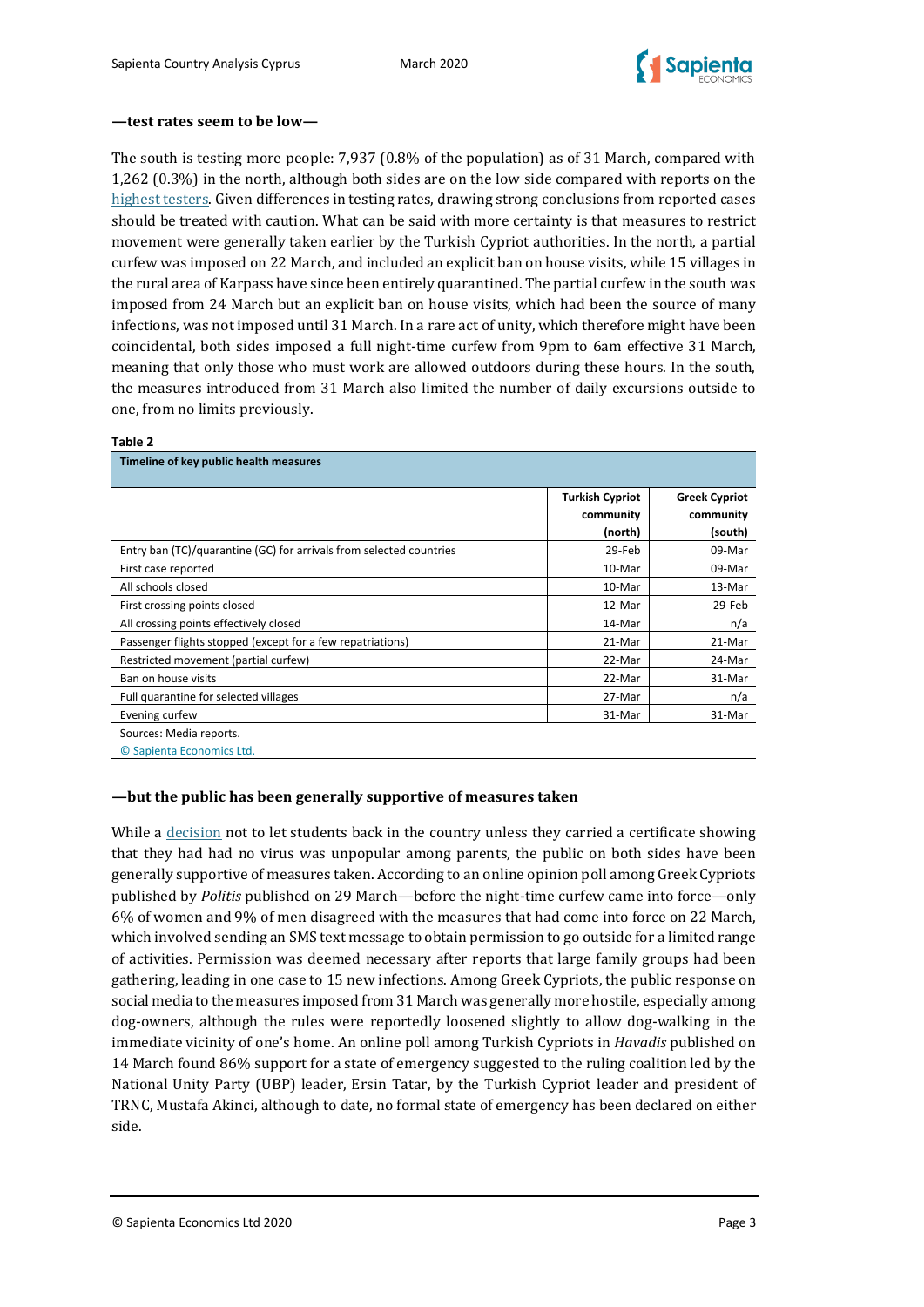

### **The virus crisis has deepened the division of the island, potentially irreversibly—**

On the political side, one of the most lasting by-products of the virus crisis is likely to be the division of the island, which may now be irreversible. The decision by the president of the Republic of Cyprus and Greek Cypriot leader, Nicos Anastasiades, to close four crossing points across the UNmonitored buffer zone on 29 February, without it seems consulting Mr Akinci, the UN, or the EU (which is supposed to have a veto on changes to crossing-point procedures under the EU "Green Line" Regulation 866/2004), set the tone for the generally separate and divisive handling of the issue on both sides. On 12 March the Turkish Cypriot coalition closed an additional two crossing points without consulting even Mr Akinci, let alone others. On 14 March it effectively stopped all movement across the Green Line by barring the entry of non-residents and non-nationals (which for the Turkish Cypriot authorities includes Greek Cypriots), and requiring 14 days isolation for any Turkish Cypriot or resident coming to northern Cyprus from any point of entry (which essentially banned visit by Turkish Cypriots to the south, including some 1,500 registered as employees on the social insurance register). The only sign of cooperation on tackling the virus has come via the Bicommunal Technical Committee on Health, which is due to be involved in administering €5m in [EU funds](https://in-cyprus.philenews.com/coronavirus-eu-to-fund-e5m-in-medical-supplies-for-turkish-cypriot-community/) to support the Turkish Cypriot community's response to Covid-19.

### **—as a critical psychological threshold has been passed—**

The first closure of the crossing points had already inflamed tensions, especially as there had been no Covid-19 cases (the first cases on both sides came from abroad) and the Republic of Cyprus government had imposed no restrictions at the two airports or taken any measures to stop mass carnival gatherings. Protests over the two weeks following the decision led to clashes between the Greek Cypriot police and protestors, and between Turkish Cypriot police and UN police. The closure of the crossing points by Greek Cypriots broke a taboo, as it was Turkey, backed by the late Turkish Cypriot leader, Rauf Denktash, that had kept the two communities physically apart between the invasion by Turkish forces in July 1974 and their surprise decision to open the first Ledra Palace crossing in April 2003. Since the Greek Cypriots had always insisted that the Green Line was not an external border, the decision to close four of them crossed a critical psychological barrier. Moreover, unconfirmed reports suggest that opinion polls found that the February closure was generally popular.

Reopening the crossing points is likely to be difficult. Before March 2020, there were nine open crossing points: Ledra Palace (pedestrians only apart from the diplomatic community), Agios Dhometios, Pergamos, Strovilia, Ledra Street (pedestrian only), Zodhia, Kato Pyrgos-Karavostasi, Lefka-Apliki Kato and Deryneia. Each of the crossing point openings after Ledra Palace was achieved only after painstaking negotiations facilitated by the UN, and the most recent opening in Deryneia near Famagusta had been unpopular with certain Greek Cypriot businesses. Greek Cypriot petrol station owners also did not like the surge in crossings at Ayios Dhometios to buy petrol after the depreciation of the Turkish lira. With the expected virus-induced recession, one can envisage only Ledra Palace being reopened in the short term, mainly because this is the primary crossing point for Turkish Cypriot school students who attend schools in the south, the diplomatic community, and because the area around Ledra Palace is home to a number of peacemaking activities centred around the Home for Cooperation, the Goethe Institut, and the Fulbright Centre.

### **—and the postponement of Turkish Cypriot elections puts back any return to the table—**

Another reason why the virus crisis will cement division is that it has led to a decision to postpone the Turkish Cypriot presidential election from April to October 2020. The expectation was that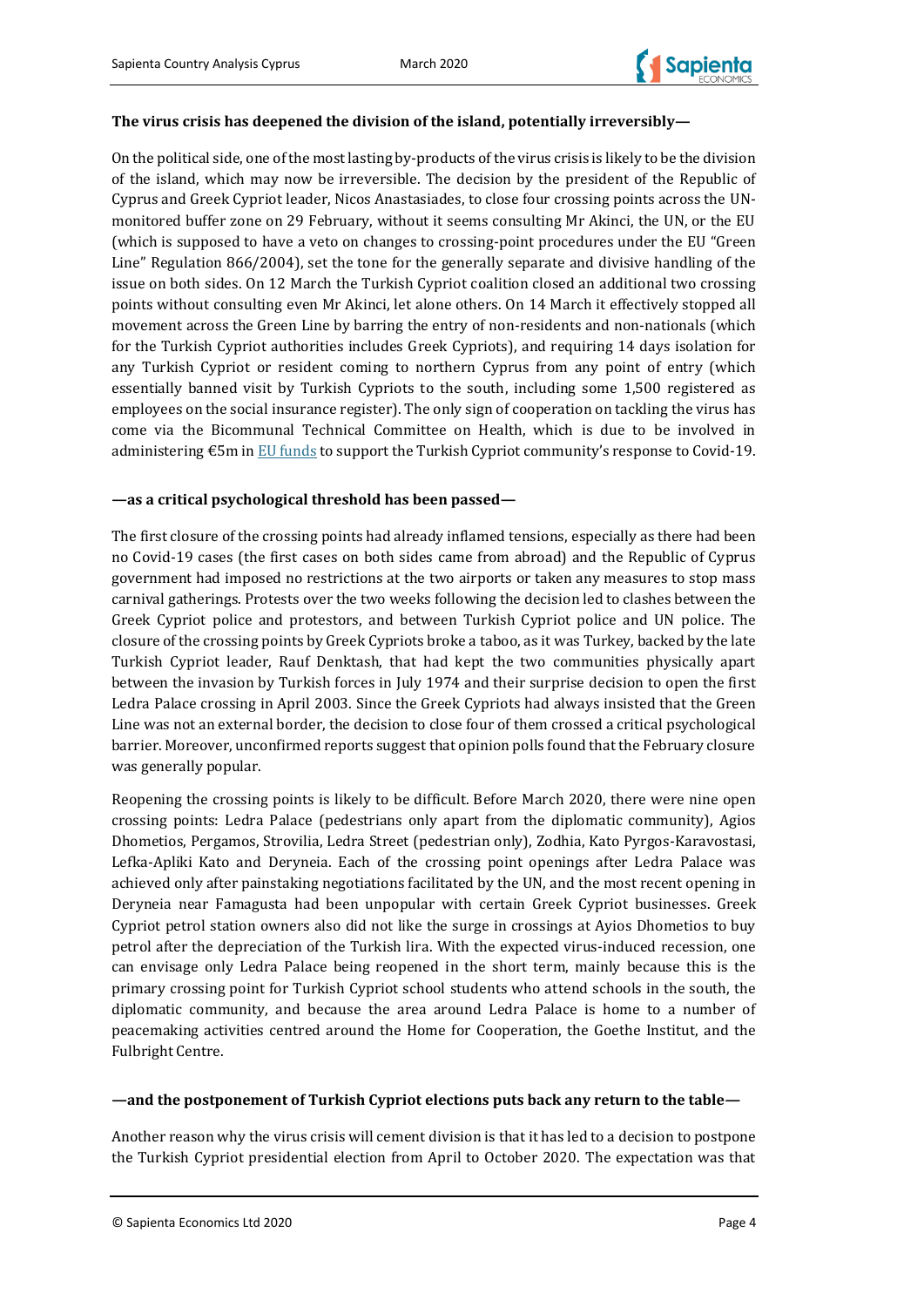

negotiations to solve the longstanding Cyprus problem would resume in May. With both sides likely to be focused on the economic fall-out, a resumption any time this year seems unlikely. When the banking crisis hit the south in March 2013, it pushed the resumption of negotiations back by a year. However, by 2021, the Greek Cypriots will be focused on parliamentary elections due in May and by 2022 they will be focused on presidential elections due in 2023. By then, the Turkish Cypriot coalition is quite likely to have opened and started to develop the fenced-off district of Varosha, not least to bring investment into the economy. As argued in previous reports, we believe that the development of Varosha would critically impair efforts to unite the island.

### **—although "Taiwanization" of the north is also less likely now**

One development that has probably become less likely because of the virus crisis, however, is any "Taiwanization", or *de facto* recognition of the TRNC. As we had argued in previous reports, a combination of factors outside Greek Cypriots' control—tensions between Greece and Turkey over natural resources and migration, between the EU and Turkey over migration, together with the natural gas ambitions of various players in the region—risked a "quick-fix" deal leading to the Taiwanization of the north, potentially even without the consent of Greek Cypriots. However, since the combination of the virus crisis and the oil-price war might have dealt a fatal blow to the island's natural gas prospects (see *Structural reforms and natural gas*), any incentives that might have existed to go down this route have probably faded.

# <span id="page-6-0"></span>**Structural reforms and natural gas** [Next section](#page-9-0) [Previous section](#page-3-0)

### **The pandemic reveals strains in the public hospital system—**

As elsewhere in the world, the pandemic has exposed weaknesses in the healthcare systems and hygiene protocols, particularly within the public hospital system. In the initial panic, Nicosia General Hospital was closed on 10 March in order to test 150 staff when it was discovered that a doctor had contracted the virus and had not gone on sick leave even when developing symptoms, although it ultimately transpired that he was not the source of any infections. On the same day, Limassol General Hospital closed outpatient treatment and cancelled surgeries for 48 hours while treating patients with Covid-19, while Paphos General Hospital was also closed for several days on 16 March for disinfection, with 10 health professionals from the hospital having been infected by a single patient. In the initial days, three private hospitals in Paphos were also placed in quarantine. Nicosia General Hospital is now operational and a slightly more settled system is in place, although it still involves moving patients around the country. Anyone with flu-type system goes first to special "flu clinics" to be tested and are then referred to Famagusta General Hospital in Paralimni if they are found positive. However, since Famagusta has no intensive care units (ICU), they are referred to Nicosia or Limassol, some 40-60 minutes away, if they need intensive care.

Inferring from television statements by the state health service organization (Okypy) on 31 March, the total number of ICU units in the south is around 74: 60 in Nicosia General Hospital, 10 in Makarios Hospital in Nicosia and 4 in Limassol. Nicosia Hospital plans to add 18 by 4 April and 22 by 10 April, while Limassol plans to add another 4. A separate hospital in northern Famagusta is also the referral centre for cases in northern Cyprus, which has 58 ventilators, of which 16 are set aside for Covid-19, are efforts under way to procure another 50.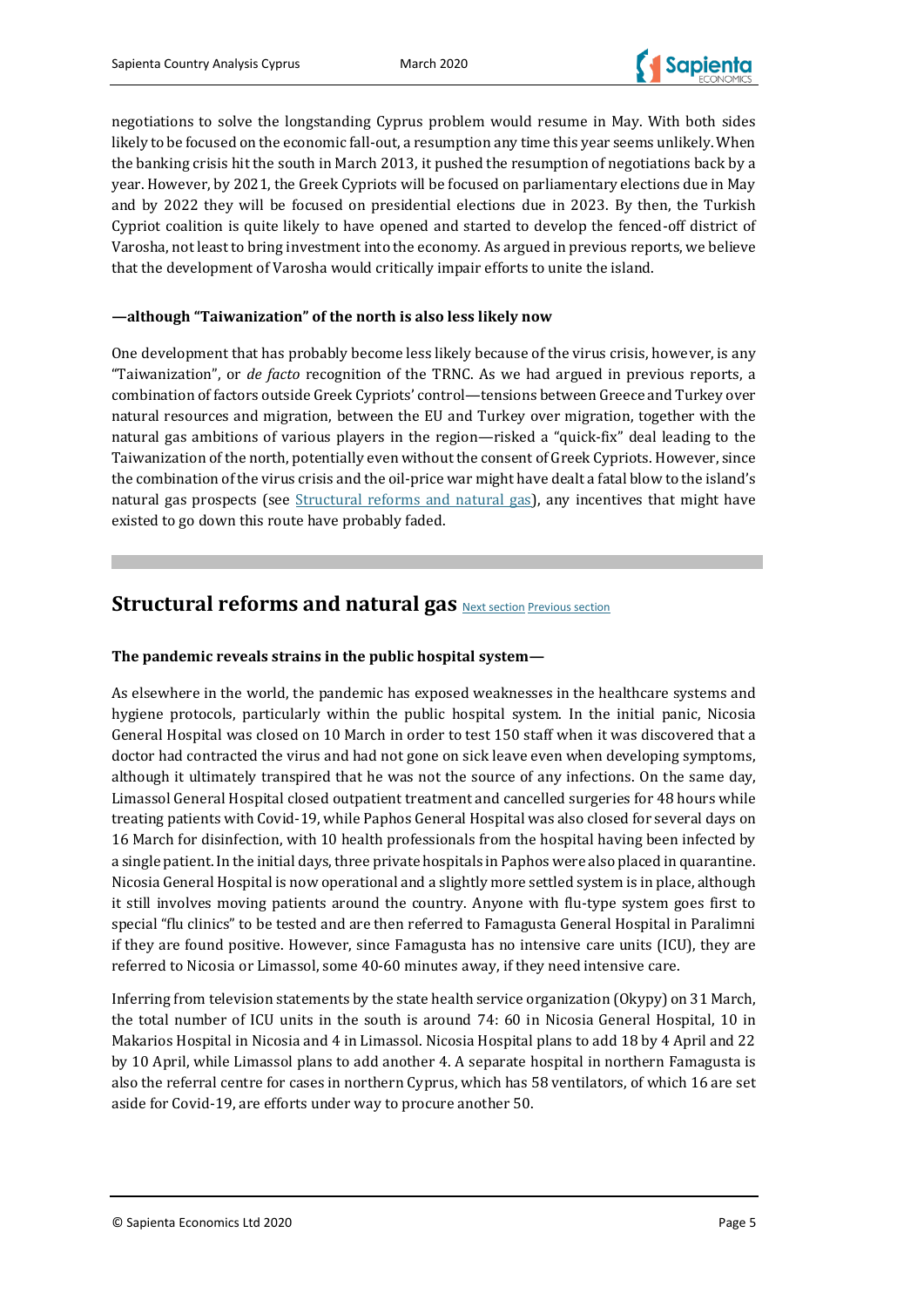### **—the government forces cooperation from the private sector—**

The government forced cooperation from the private healthcare sector on 19 March, as the private sector was initially reluctant and unprepared to handle any cases. The Private Clinics Association (PASIN) eventually put itself at the state's disposal on 23 March and the private sector has also taken up the load of urgent operations scheduled in the state hospitals. After the health minister, Constantinos Ioannou, expressed disappointment at the level of support from the private sector, the Cyprus Medical Association (Cyma) put out a call on 19 March for offers of support. When it received only 128, the Ministry of Health issued a [decree](https://cyprus-mail.com/2020/03/19/coronavirus-all-registered-doctors-and-nurses-under-ministers-orders/) on the same day placing all registered doctors and nurses under the ministry's orders. The government then proceeded to set up five public health centres or flu clinics to test those with symptoms. This addressed complaints reported in the local media of patients whose general practitioners refused to see them. The government has also been [condemned](https://in-cyprus.philenews.com/coronavirus-nurses-report-understaffing-equipment-shortages-at-public-hospitals/) by the nurses' union for the lack of protective equipment and other medical supplies in state hospitals. While the government has tried to refute the criticism, it has accepted new supplies that will arrive from China in the first week of April.

### **—and pledges €100m for the sector**

Attempting to respond to the pandemic crisis, the government has pledged to divert  $\epsilon$ 100m for healthcare expenditures. The government referred to the need to employ more hospital workforce, acquire more medical supplies and to enhance the Cyprus Institute of Neurology and Genetics, the institute conducting Covid-19 tests. The Health Insurance Organization (HIO) announced that beneficiaries of the National Health System (GESY) whose residence or work permit has expired or will expire before September 30 will continue to receive services until that date. However, refugees and asylum-seekers, many of whom live in crowded conditions (and some in public parks), are more [exposed.](https://in-cyprus.philenews.com/refugees-and-immigrants-unprotected-from-covid-19-say-ngos/) Patients are also not allowed to change their general practitioner for (GP) the time being. Previously, they were able to change a GP every three months.

### **The second phase of the National Health System rollout may be disrupted**

The pandemic could disrupt the rollout of the second phase of GESY, which was due to introduce in-patient care on 1 June. In statements to Offsite news site on 29 March, the head of the Health Insurance Organization (HIO), Andreas Papaconstantinou, acknowledged the uncertainty. While saying that there was no change of plan, he said the situation would become clearer only in the coming weeks. One positive aspect of the Covid-19 is that it has emphasized the need for a public healthcare system and probably weakened those who sought to undermine it (or change the single insurer model). One consideration for the timing of the second phase is alterations to the GESY insurance contributions, which were due to start at the end of March. A law passed on 27 March suspends the rate-increase for a three-month period—from April to June for those who have already paid the higher rate in March, or from March to May for those who had not yet paid.

| Natonal Health System (GESY) insurance contributions |                 |               |              |            |
|------------------------------------------------------|-----------------|---------------|--------------|------------|
| %                                                    |                 |               |              |            |
|                                                      | 1 Mar 2019      | 1 Mar 2020 to | 1 Apr2020 to | 1 Jul 2020 |
|                                                      | to '29 Feb 2020 | 31 Mar 2020   | 30 Jun 2020  | onwards    |
| Employer                                             | 1.85            | 2.90          | 1.85         | 2.90       |
| Employee, pensioner, state official                  | 1.70            | 2.65          | 1.70         | 2.65       |
| Self-employed                                        | 2.55            | 4.00          | 2.55         | 4.00       |
| <b>State</b>                                         | 1.55            | 4.70          | 1.65         | 4.70       |
|                                                      | $   -$          |               |              |            |

Sources: media reports; PwC Tax Facts 2019; EY Tax Facts 2019.

© Sapienta Economics Ltd.

**Table 3**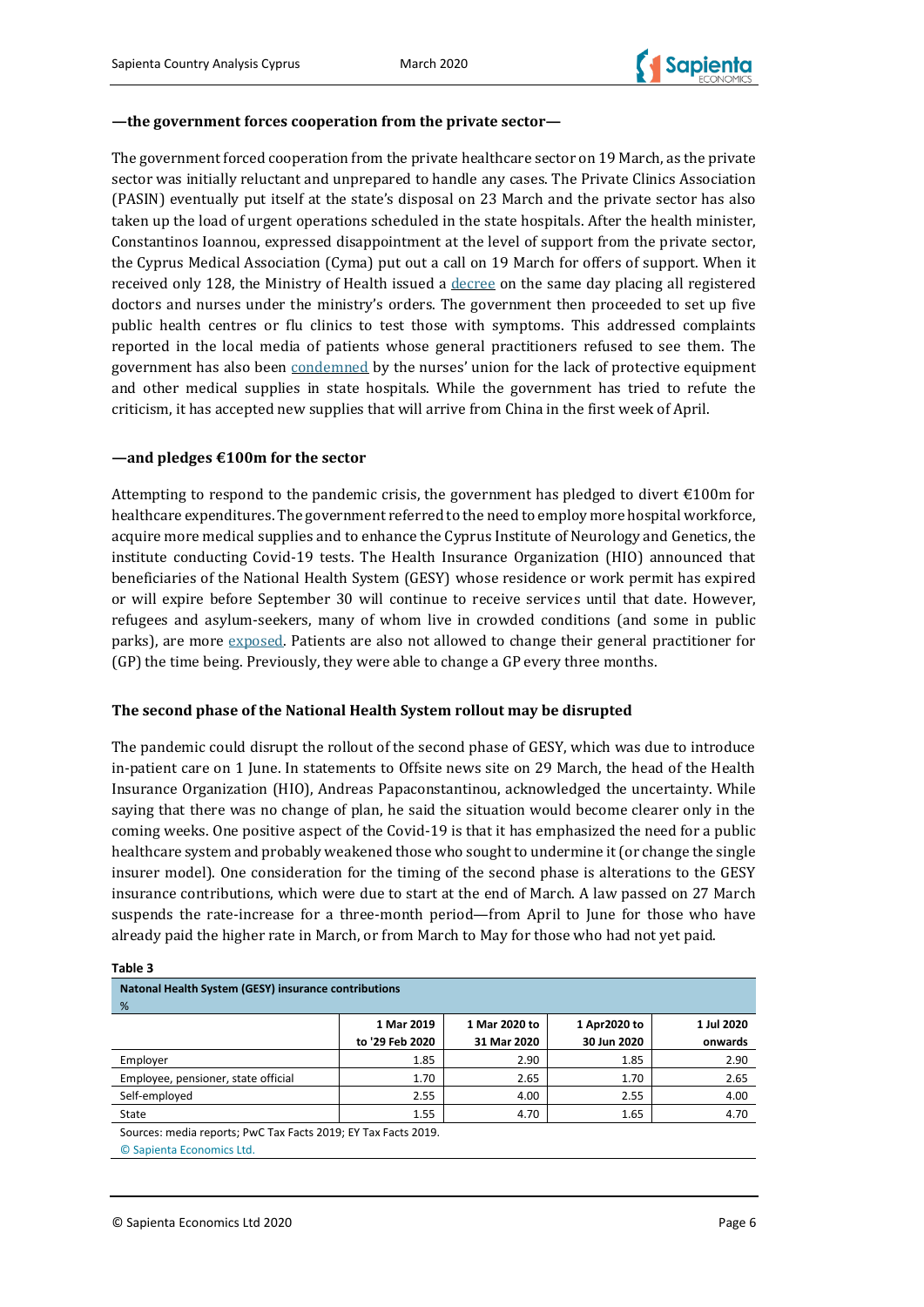## **Oil-price collapse creates uncertainty for natural gas plans—**

The shock to oil and gas demand generated by the global Covid-19 pandemic, combined with the oil-price war that was already under way between large producers, has had a dramatic impact on the oil and gas sector, leading to a re-evaluation of capital expenditure all around the globe that is unlikely to leave the Eastern Mediterranean unaffected. After a series of delays, the Total and ENI consortium was due to start exploratory drilling using the Tungsten Explorer in Block 6 at the end of April. The Tungsten Explorer has been drilling in Lebanon's Block 4 since 27 February and according to a [report](https://www.financialmirror.com/2020/03/30/covid19-lebanese-oil-and-gas-sector-feeling-the-strain/) by a Lebanese gas expert, Mona Sukkarieh, in the *Financial Mirror*, for now, its 55-day operation has so far not been affected. However, delays to the Cyprus drilling programme cannot be discounted, either owing to travel restrictions or to changes in capital expenditure plans. The same risks apply to drilling by the ExxonMobil - Qatar Petroleum consortium due in Block 10 in the second half of 2020. In a pessimistic [outlook,](https://cyprus-mail.com/2020/03/29/oil-and-gas-companies-on-the-retreat/) hydrocarbons consultant, Charles Ellinas, presented the financial impact on all companies involved in the Eastern Mediterranean natural gas explorations, concluding that oil companies may not resume exploration activities that quickly.

### **—and Turkey's drilling offshore Cyprus is not left untouched**

As of the end of March, the Turkish Petroleum Corporation (TPAO) continued its operations with the Yavuz drill ship, in violation of the Republic of Cyprus Exclusive Economic Zone (EEZ), although it is unclear how long this will last. When Turkey received its third drill ship, named Kanuni, on 15 March, the energy minister, Fatih Dönmez said that works on the drill ship would not begin until Covid-19 measures had ended. The rhetoric remains unchanged, however. The spokesperson of the Turkish Ministry of Foreign Affairs, Hami Aksoy, said on 26 March that "at the core of the Eastern Mediterranean issue lies the maximalist maritime jurisdiction area claims of the Greek/Greek Cypriot duo as well as the disregard of the Turkish Cypriots and their rights as the co-owners of the Island by both Greece and the EU". Separately, the Covid-19 crisis is already putting a stress on green investments and energy transition, as the oil-price decline makes oil and (already exploited) gas a cheap option.

### **The Natural Gas Infrastructure Company (ETYFA) is finally set up**

While lower gas prices might put paid to natural gas exports, they might also make plans to import liquefied natural gas (LNG) more viable. After several delays and a series of obstacles, the participation of the Electricity Authority of Cyprus (EAC) in the shareholding of the Natural Gas Infrastructure Company (ETYFA) was finally signed at the offices of Natural Gas Public Company (DEFA) on 9 March. According to the terms of the agreement, EAC acquired a 30% stake in ETYFA, while DEFA holds the remaining 70%. The deal was sealed when the finance ministry accepted the offer by DEFA to waive any dividends until EAC recoups its investment, after threats of a strike by the EAC unions if this pre-condition was not accepted. The EAC will therefore first recoup its €45m-€50m contribution to ETYFA's capital before DEFA starts receiving its share of dividends. As noted in our February issue, the import of natural gas, which is due to feed private power plants, threatens EAC's historical dominance of the electricity power market. There is still uncertainty about construction of gas-import infrastructure, however. Delays to the establishment of ETYFA have put at risk the remainder of the funds needed for the construction of the infrastructure and the plan to import LNG by 2021. The government had envisaged obtaining  $\epsilon$ 101m from the EU's Connecting Europe Facility,  $\epsilon$ 45m- $\epsilon$ 50m from the EAC through ETYFA and  $\epsilon$ 150m combined from the European Bank for Reconstruction and Development (EBRD) and the European Investment Bank (EIB). The establishment of ETYFA now allows DEFA to seek funds but the decision by the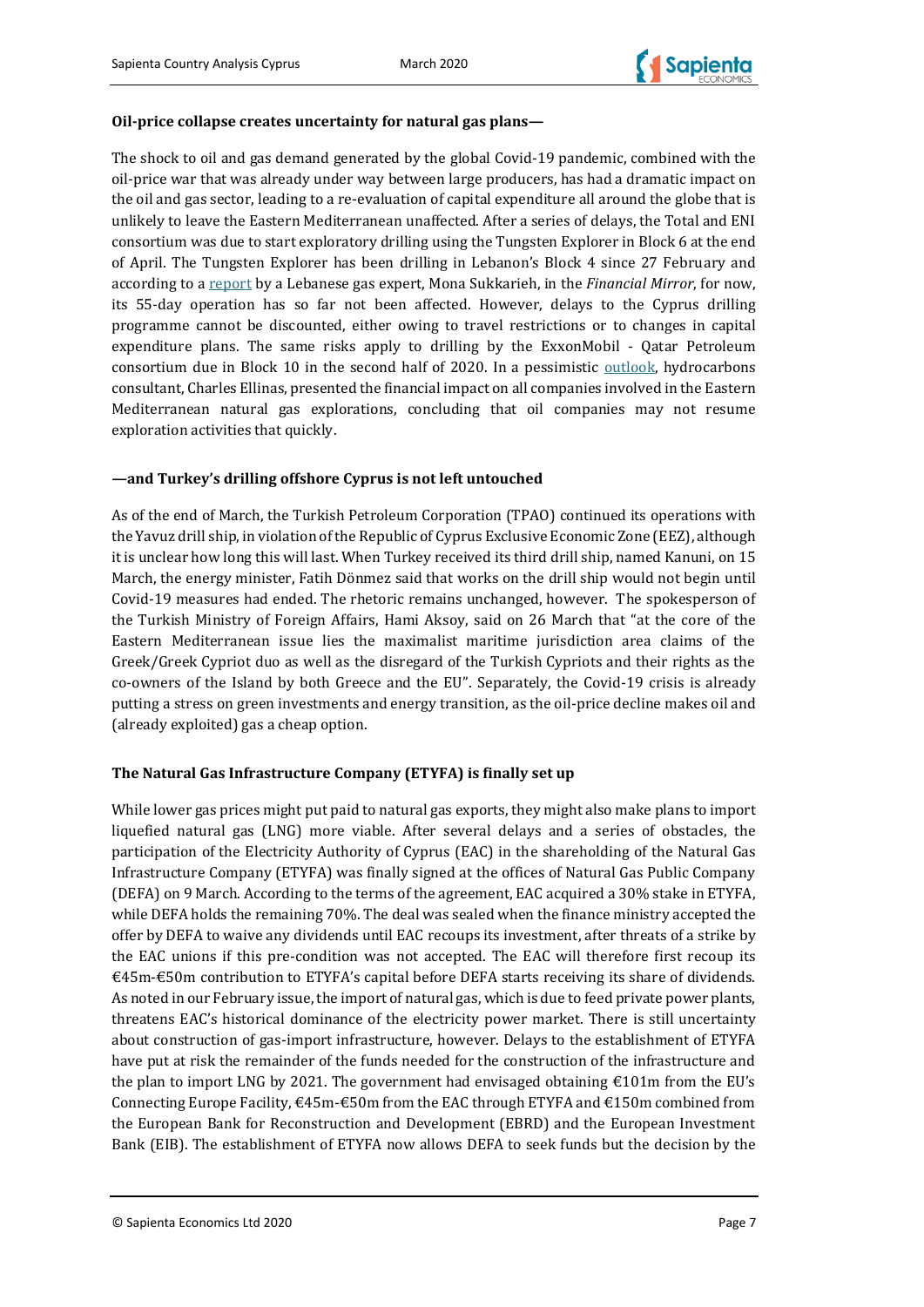

EIB to end investment in fossil fuels at the end of 2021, together with the general shift away from fossil fuels, could prove to be yet another obstacle.

# <span id="page-9-0"></span>**Fiscal performance and forecast** [Next section](#page-15-0) [Previous section](#page-6-0)

### **Government pledges €813m worth of fiscal support for the virus crisis**

Parliament passed on 27 March 10 bills to support businesses and the self-employed. The measures involve a supplementary budget of  $\epsilon$ 369m (1.7% of 2019 GDP), while the total fiscal package is reported at €813m (3.8% of 2019 GDP), up from €700m initially planned. The measures in the €369m budget are as follows.

- $\bullet$   $\in$  100m for the healthcare sector, including employment of additional healthcare staff as required.
- $\bullet$   $\in$  182m for partly covering salaries between 16 March and 12 April as long as companies do not lay off staff. The scheme will pay up to 60% of insurable salaries for four weeks to employees of companies that have been forced fully or partly to suspend operations. The measure covers up to 90% of employees of affected companies. The same fund will also go towards companies that can demonstrate that they have suffered a 25% reduction in turnover. In this category small and medium-sized enterprises will receive benefits for up to 75% of staff, while enterprises with more than 50 employees will receive benefits for up to 60% of staff. The scheme is expected to cover around 220,000 employees, which is some 60% of all private-sector employment.
- €20m to cover the incomes of the self-employed whose work is suspended from 16 March to 12 April. The self-employed (probably mainly in the construction sector) will be eligible for 60% of their incomes up to a maximum of  $\epsilon$ 1,000. Around 40,000 people are estimated to be affected.
- €20m for up to four weeks' special parental leave and a partial subsidy of public- and private-sector workers with gross salaries up to  $\epsilon$ 2,500 who have no choice but to stay home to take care of children.
- €15m to pay sickness benefits to 20,000 high-risk groups at €800 per month.
- $\epsilon$ 15m for grants of  $\epsilon$ 750 per student abroad for accommodation, to encourage them to stay abroad. According to the most recent statistics, 22,197 Cypriots were studying abroad in the academic year 2016/17, of which 12,259 were in Greece and 9,241 were in the UK.
- $\epsilon$ 6m for the repatriation of Cypriots abroad.
- €11m in support for tourism promotion in the summer and winter months.

Other measures passed on 27 March were are as follows.

- A three-month postponement until the end of May of the planned increase in contributions to the National Health System (GESY) due from 31 March (see [Structural reforms and](#page-6-0)  [natural gas\)](#page-6-0). More generally, there has been no suspension of social insurance payments. Inferring from social security contributions, we estimate that the postponement of the GESY contribution increase will have cost around €71m in deferred payments.
- Parliament authorized the government to issue a decree postponing until 10 November 2020 value-added tax (VAT) and certain other taxes due for the tax periods ending February, March and April 2020. We understand that the postponement in VAT payments applies only to companies whose operations have been fully or partly suspended. The measure is estimated to liberate €240m into the economy.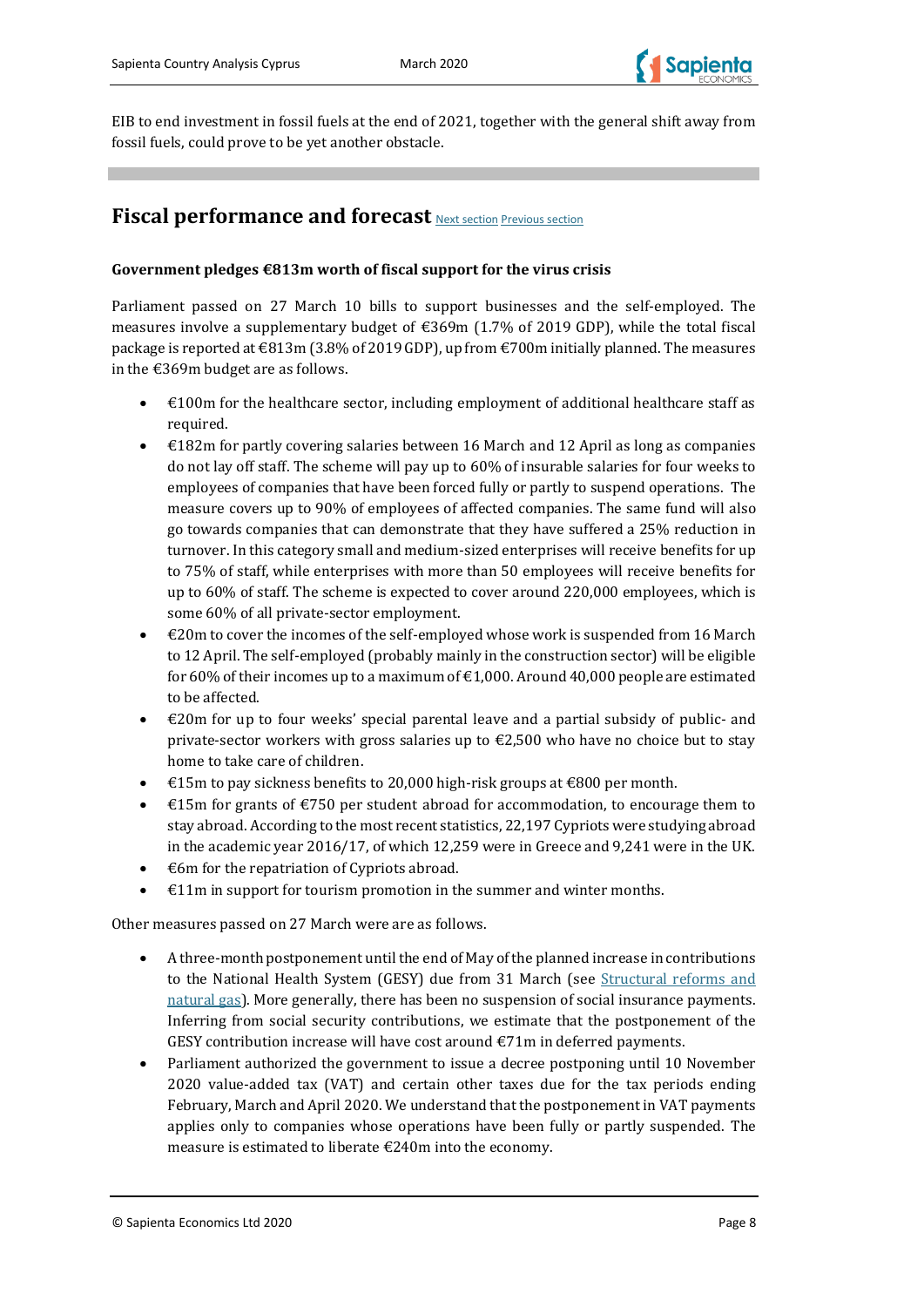

- The government was also authorized to extend repayment periods for those paying late social insurance payments by instalments.
- Evictions of tenants are suspended until 31 May.
- Board meetings of companies may now take place online.
- On 23 March payment of the annual company registration fee of  $\epsilon$ 350 was also postponed until the end of December. With 224,230 registered companies as of February 2020, this implies deferred revenue for the government of €79m.

An earlier proposal to cut the standard rate of value-added tax (VAT) from 19% to 17% and the lower rate from 9% to 7%, at a cost of €70m, was abandoned after complaints that it would simply add to technology costs at a time when revenues had collapsed and there would therefore be little VAT collected.

Other initiatives to support private sector and households include a 10% cut in tariffs by the stateowned Electricity Authority of Cyprus (EAC), although its costs are likely to have dropped considerably more than that given the collapse in the oil price. The state-owned telecoms provider, Cyta, has increased broadband speeds free of charge. JCC Payments Systems and RCB Bank have increased the contactless limit for plastic card use to  $\text{\textsterling}50$  from  $\text{\textsterling}20$  previously, and suspended rentals for point of sale (POS) terminals. Tonnage tax in the shipping sector has been postponed from 31 March to 31 May.

#### **Table 4**

| <b>Fiscal measures taken in March 2020</b>                                               |     |
|------------------------------------------------------------------------------------------|-----|
| $\epsilon$ million unless otherwise stated                                               |     |
| Healthcare spending                                                                      | 100 |
| Employee wage support                                                                    | 182 |
| Self-employed income support                                                             | 20  |
| Special parental leave                                                                   | 20  |
| Special sickness benefit                                                                 | 15  |
| Student accommodation                                                                    | 15  |
| Tourism promotion                                                                        | 11  |
| Repatriation of citizens                                                                 | 6   |
| Total supplementary budget approved on 27 March                                          | 369 |
| % of GDP in 2019                                                                         | 1.7 |
| VAT postponement for affected companies                                                  | 240 |
| Healthcare (GESY) contributions three-month postponement (estimate)                      | 71  |
| Company registrar fee postponement to end-December (estimate)                            | 79  |
| Other measures not specified (estimate)                                                  | 55  |
| Total fiscal support announced                                                           | 813 |
| % of GDP in 2019                                                                         | 3.7 |
| Sources: Media reports and official statements; Sapienta Economics estimates in italics. |     |

© Sapienta Economics Ltd.

### **The government can afford the fiscal support for now—**

The government can afford  $\epsilon$ 813m in support for the time being. It reported a primary surplus of €257m in January and, as of December 2019, held €1bn in cash with the Central Bank of Cyprus. The Central Bank figures have not been updated but we calculate that it must now have  $\epsilon$ 2.3bn including the primary surplus, having issued two bonds amounting to  $\epsilon$ 1.75bn in January and paid €714m for the early repayment of the IMF loan in February. Taking out  $€1.3$ bn due in debt payments later this year, that leaves the government with  $\epsilon$ 1bn. The Supreme Court case that was due to rule in March on the cuts in public-sector pay has now been postponed, which also gives the government some breathing space. The government will be reluctant to use all of its cash reserves, however, as in recent years it has tended to keep aside 12 months of debt payments and it has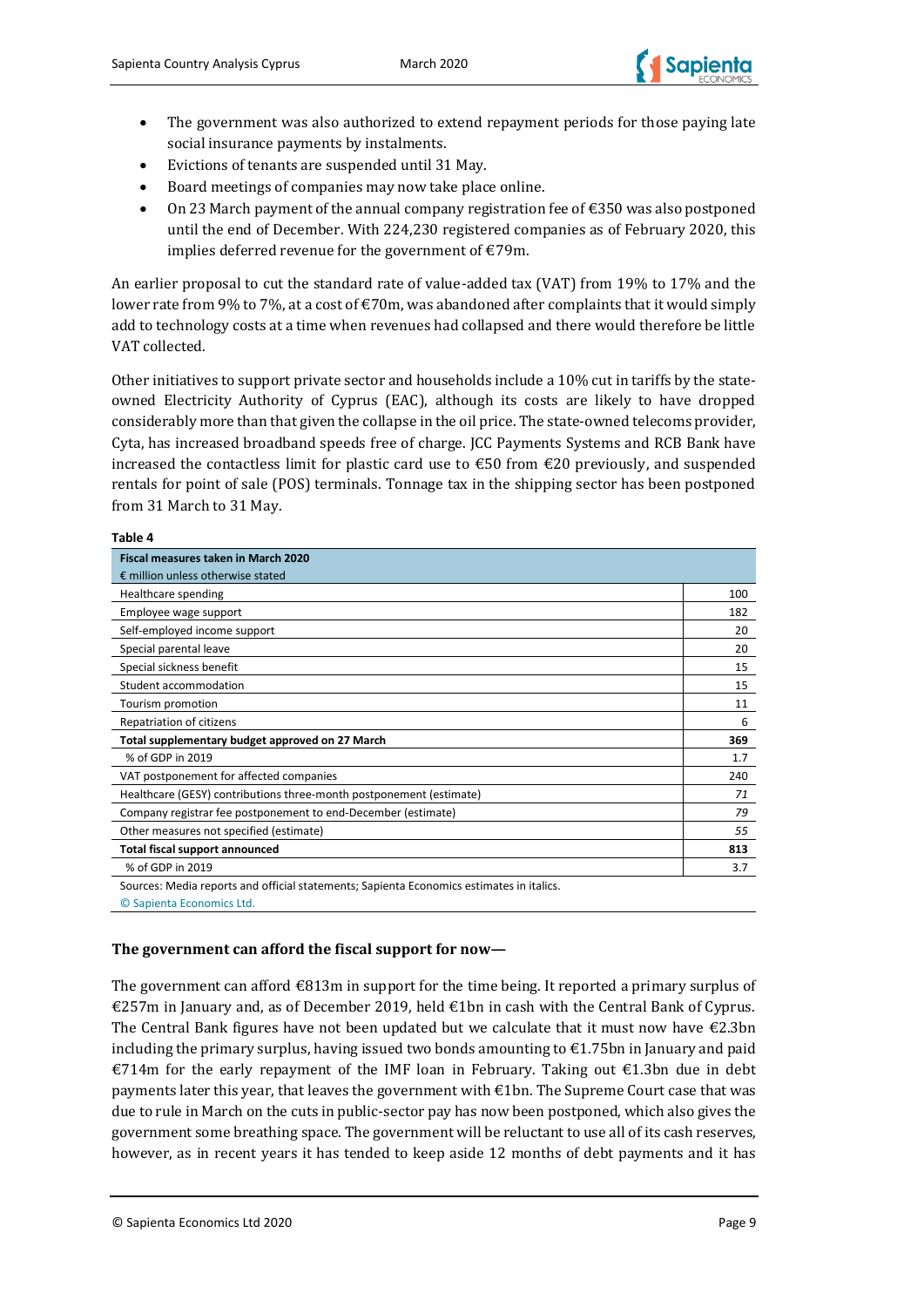

€987m falling due in 2021. This probably explains why the finance minister, Constantinos Petrides, said on 31 March that the government would need to borrow to cover the fiscal measures.

| <b>General government accounts (ESA2010)</b> |         |                |                              |              |
|----------------------------------------------|---------|----------------|------------------------------|--------------|
| € million unless otherwise stated            |         |                |                              |              |
|                                              | Jan-Dec | Jan            | Jan                          | % change     |
|                                              | 2019    | 2019           | 2020                         | year on year |
| <b>Total revenue</b>                         | 9,258   | 810            | 862                          | 6.4          |
| VAT on products & services                   | 2,122   | 183            | 181                          | $-1.4$       |
| Personal income tax: public sector           | 180     | 13             | 15                           | 11.4         |
| Personal income tax: private sector          | 310     | 30             | 30                           | 1.0          |
| Defence contribution (a)                     | 307     | 88             | 90                           | 2.3          |
| Total corporate tax                          | 894     | 78             | 81                           | 3.8          |
| Social security contributions                | 2,348   | 183            | 246                          | 34.5         |
| Property income                              | 176     | $\overline{2}$ | 2                            | $-5.3$       |
| Revenue classified as "other"                | 1,313   | 68             | 66                           | $-2.6$       |
| <b>Total expenditure</b>                     | 8,655   | 552            | 624                          | 13.1         |
| Compensation of employees                    | 2,734   | 194            | 208                          | 7.6          |
| of which: public-sector pensions             | 573     | 41             | 43                           | 4.9          |
| Intermediate consumption                     | 1,146   | 35             | 79                           | 126.5        |
| Social payments                              | 2,872   | 204            | 222                          | 8.7          |
| Pensions                                     | 1,371   | 102            | 107                          | 5.1          |
| Unemployment                                 | 83      | 8              | 8                            | $-7.4$       |
| Other social transfers                       | 1,418   | 94             | 107                          | 14.1         |
| Interest                                     | 539     | 22             | 20                           | $-11.7$      |
| Gross fixed capital formation                | 370     | 5              | 9                            | 75.5         |
| Expenditure classifed as "other"             | 924     | 90             | 85                           | $-5.8$       |
| General government balance                   | 603     | 258            | 238                          | $-8.0$       |
| % of GDP                                     | 2.7     | $\overline{a}$ | $\qquad \qquad \blacksquare$ |              |
| <b>Primary balance</b>                       | 1,142   | 280            | 257                          | $-8.3$       |
| % of GDP                                     | 5.2     |                |                              |              |
| (a) Mainly dividends and interest income.    |         |                |                              |              |

© Sapienta Economics Ltd.

#### **—but may yet issue debt to cover the fiscal cost—**

Mr Petrides also hinted that it might be difficult to access international debt markets, given the likely high demand from other countries. Indeed, the yield on Cyprus sovereign 10-year bonds has been volatile. It shot up from 0.436% on 24 February to 2.014% on 18 March, fell back to 0.946% on 27 March but rose again to 1.132% on 31 March. Actual interest paid on any new debt could be even higher. For example, the yield on the 10-year bond issued on 14 January was 0.734%, whereas the market yield for all outstanding 10-year bonds on the same day was 0.555%. At the eurozone level, there are also [difficulties](https://www.ft.com/content/865ced7d-1e33-463e-a04c-6be7fd21cda7) in finding consensus for any swift, jointly issued eurozone "corona bonds". For these reasons, the government might take advantage of very high liquidity in the local banks, as well as action by the ECB (se[e Banking sector\)](#page-15-0), to issue domestic debt, even though this could also be expensive. The last time the government issued domestic debt was in July 2018, not least because it could borrow more cheaply on the international market. We assume that any debt issued, whether local or international, will be at a shorter maturity than 10 years, given market conditions.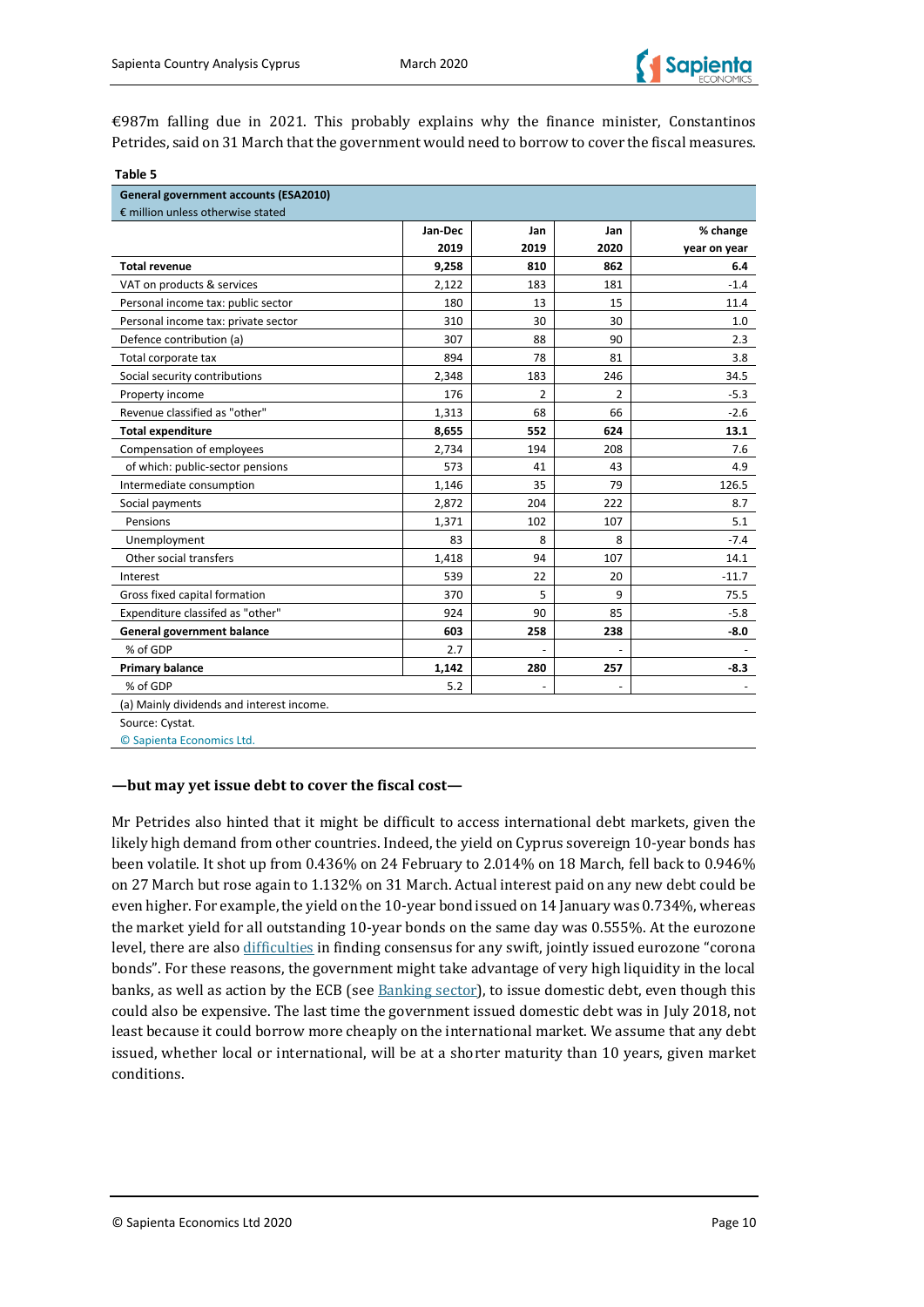

### **—as state guarantees of 29% of GDP pose a risk**

Another reason for not using up the cash balance is the major uncertainty for public finances posed by the potential cost of state guarantees. Parliament is expected to approve state loan guarantees amounting to  $\epsilon$ 2bn on 2 April (see [Banking sector\)](#page-15-0). Under the EU's ESA accounting system, government guarantees are not recorded as government debt but as off-balance sheet contingent liabilities. They would be recorded as government expenditure, however, if those guarantees are called on and the government pays the debt. The state has already has already issued some €4.3bn (19.5% of GDP) in guarantees:  $\epsilon$ 2.0bn, which is recorded by the Public Debt Management Office (PDMO), and another €2.3bn issued to Hellenic Bank as part of its acquisition of the "good" part of the Cyprus Cooperative Bank, which is not recorded. PDMO simply states that its figures exclude the Hellenic Bank guarantees. It is not clear why the bank guarantees are not recorded, since they are most at risk of being called on. For example, in its accounts for the third quarter of 2019, Hellenic Bank reported that it had made a  $\epsilon$ 65.8m claim for losses under the (state-guaranteed) Asset Protection Scheme. Hellenic also paid a guarantee fee of  $\epsilon$ 15m, therefore the net cost to the state would have been  $\epsilon$ 50.8m. One can expect that these calls will continue as a by-product of the virus crisis.

#### **Table 6**

| <b>Cyprus government guarantees</b>             |       |
|-------------------------------------------------|-------|
| $\epsilon$ million                              |       |
| Loans                                           | 1,816 |
| of which NPLs                                   | 112   |
| Other (mainly EFSF)                             | 159   |
| Total reported end-2018 excluding               | 1,976 |
| Hellenic Bank guarantees for co-op acquisition) | 2,300 |
| Total de facto guarantees                       | 4,276 |
| % of GDP in 2019                                | 19.5  |
| Proposed new bank guarantees (Covid19)          | 2,000 |
| Total de facto guarantees if bill is passed     | 6,276 |
| % of GDP in 2019                                | 28.6  |
| Source: Cyprus Treasury, Hellenic Bank.         |       |
| © Sapienta Economics Ltd.                       |       |

### **Our fiscal forecast is highly tentative**

Given all of the uncertainties, our fiscal forecast this month is highly tentative. Even in more normal times, government revenue and expenditure in Cyprus does not lend itself easily to modelling, as policy interventions, such as changes in tax rates over the years, as well as the huge cuts to regular public expenditure implemented during 2012-15, create significant distortions. We assume that the suspension of various revenues will amount to  $\epsilon$ 500m (compared with around  $\epsilon$ 440m currently expected) and that it will not be recouped this year. How this is treated in the EU's ESA accounts is open to question but we are assuming that the loss to revenues is fully reflected. We also assume that additional expenditure will be twice as much as the  $\epsilon$ 369m currently budgeted, and that the government will only be able to offset this partly with cuts in discretionary spending. Together with our (also tentative) baseline scenario for a real GDP contraction of 6.2%, this yields a general government budget deficit of 4.9% of GDP and a primary budget deficit of 2.8% of GDP. If the government also issues another €500m in debt this year, this would push the debt/GDP ratio to around 109% of GDP in 2020, falling to 105% in 2021, assuming that the tourism lockdown does not drag on until the autumn.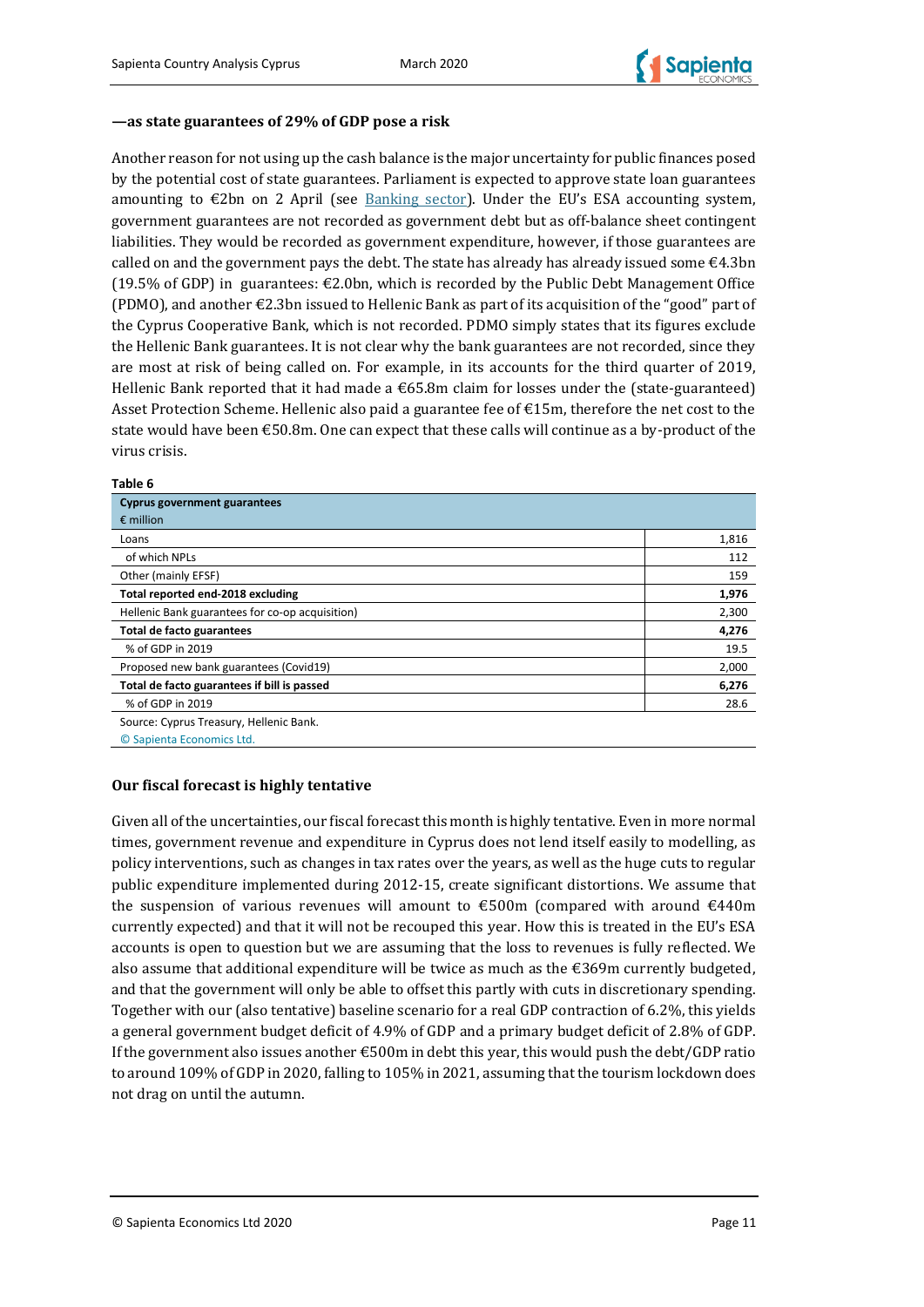#### **Table 7**

| Sapienta Economics budget and debt forecasts (ESA 2010) |        |        |          |        |        |        |
|---------------------------------------------------------|--------|--------|----------|--------|--------|--------|
| $\epsilon$ m unless otherwise indicated                 |        |        |          |        |        |        |
|                                                         | 2018   | 2019   | 2020     | 2021   | 2022   | 2023   |
| General government revenue                              | 8,287  | 9,258  | 8,140    | 8,599  | 8,876  | 9,262  |
| General government expenditure inc. one-offs (a)        | 9,213  | 8,655  | 8,615    | 8,719  | 8,923  | 9,265  |
| General government budget balance inc. one-offs         | $-926$ | 603    | $-1,013$ | $-220$ | $-47$  | $-3$   |
| % of GDP                                                | $-4.4$ | 2.7    | $-4.9$   | $-1.0$ | $-0.2$ | 0.0    |
| Primary balance inc. one-offs                           | $-416$ | 1,142  | $-573$   | 204    | 343    | 335    |
| % of GDP                                                | $-2.0$ | 5.2    | $-2.8$   | 0.9    | 1.5    | 1.4    |
| One-off expenditure (a)                                 | 1,564  | 0.0    | 538.0    | 100.0  | 0.0    | 0.0    |
| Gross government debt inc. one-offs                     | 21,256 | 20,958 | 22,286   | 22,939 | 22,565 | 22,262 |
| % of GDP                                                | 100.6  | 95.5   | 108.8    | 105.0  | 99.7   | 94.8   |
| Memorandum item: balances excluding one-offs            |        |        |          |        |        |        |
| General government expenditure exc. one-offs            | 7,649  | 8,655  | 8,077    | 8,619  | 8,923  | 9,265  |
| General government balance exc. one-offs                | 638    | 603    | $-475$   | $-120$ | $-47$  | $-3$   |
| % of GDP                                                | 3.0    | 2.7    | $-2.3$   | $-0.5$ | $-0.2$ | 0.0    |
| Primary balance exc. one-offs                           | 1,149  | 1,142  | $-35$    | 304    | 343    | 335    |
| % of GDP                                                | 5.4    | 5.2    | $-0.2$   | 1.4    | 1.5    | 1.4    |

(a) €1.6bn fiscal impact of co-op deal (2018) & assumed Covid19 expenditure (2020-21).

Sources: Ministry of Finance; IMF; Sapienta Economics estimates and forecasts in italics.

© Sapienta Economics Ltd.

### **Turkish Cypriot administration implements income support but cuts public salaries**

Given its unrecognized status, the Turkish Cypriot administration is unable to borrow on international markets to tackle the Covid-19 crisis. Moreover, the only funds it has been received from Turkey in the past few years have been for defence purposes, as successive coalitions on both sides of the political spectrum have not managed to sign the three-year protocol (financial support agreement) with Turkey. Even with the crisis, there is little hope that there will be any support from Turkey beyond some medical supplies. Separately, the European Commission has [pledged](https://cyprus-mail.com/2020/03/23/ec-funds-provision-of-medical-equipment-and-supplies-to-the-turkish-cypriots/) €5m in support for medical supplies and equipment.

While the budget (excluding social insurance) ran a surplus in the first quarter of 2020, it was small, at  $\text{\&}235\text{m}$  ( $\text{\&}33\text{m}$ ), or around 1% of GDP, which is not enough for the scale of the problem. On 25 March the ruling coalition therefore implemented a mix of support for incomes and expenditure cuts. As regards support for incomes, the main measures were as follows.

- $\text{\#}750\text{m}$  ( $\text{\#}104$  million), or around 3.4% of GDP to provide  $\text{\#}1.500$  ( $\text{\#}208$ ) of social insurance payments in April and May for businesses whose activities have been suspended and who do not lay off staff. Given that the minimum wage is  $\text{\pounds}3,800$  ( $\text{\pounds}528$ ) per month, the measure has been criticised for not giving enough income support. Moreover, it only applies to Turkish Cypriots and Turkish citizens. It therefore excludes 16,000 insured full-time employees in the private sector, as well as an estimated 4,000 part-time workers.
- A three-month suspension of employee and employer social insurance payments and provident fund (pension) payments (March to May), with a 10% discount offered to those who pay on time.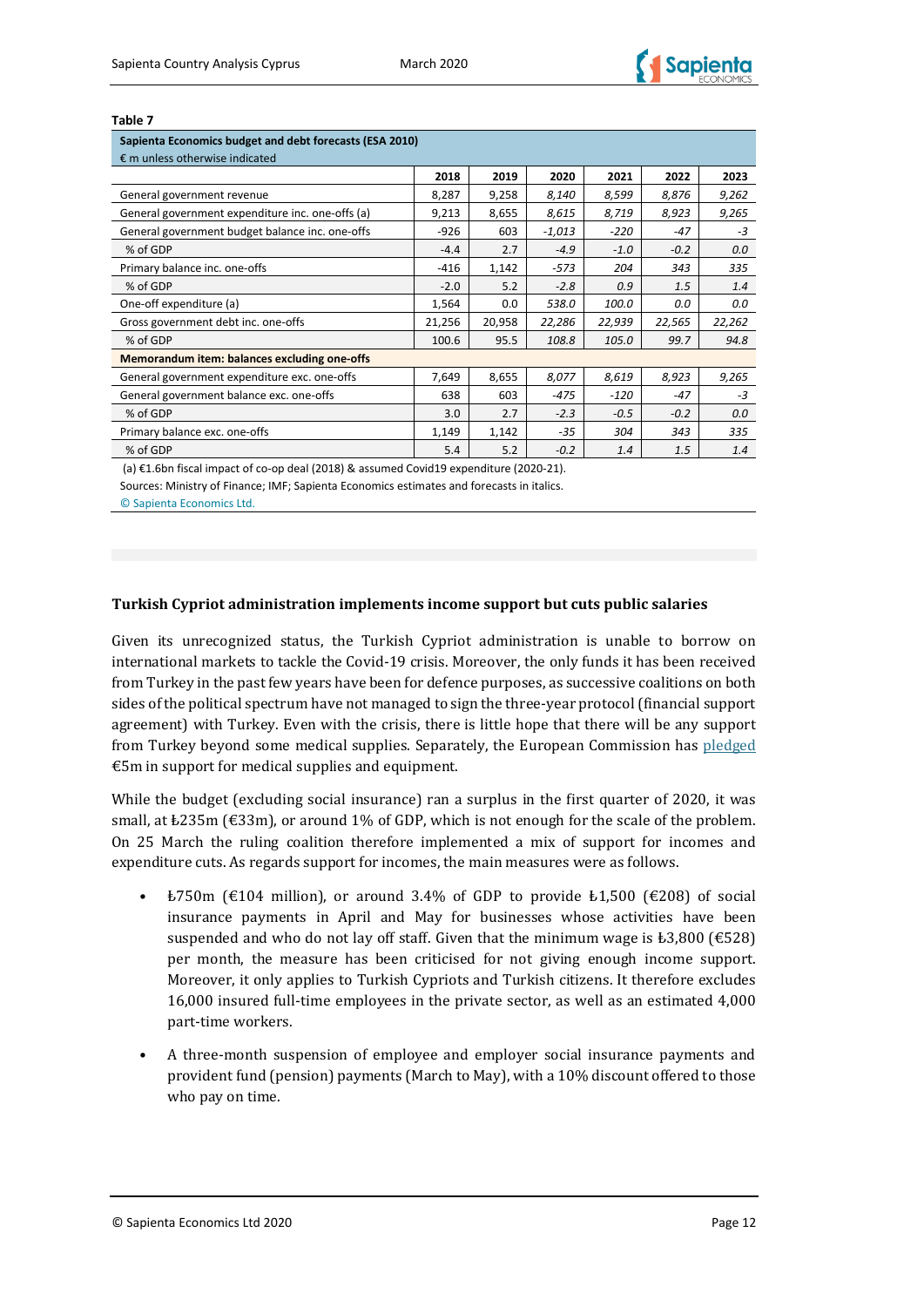

- Suspension of interest and penalties until 30-31 March (depending on the obligation) for social insurance contributions, provident fund premiums and tax payments that have already fallen due in February and March.
- Three-month suspension of rents for businesses forced to close.
- Interest-rate subsidies for businesses to maintain employment.

In order to be able to afford these measures, the coalition cut spending in other areas as follows.

- 25% cut in public-sector salaries above  $\text{\pounds}5,000$  ( $\text{\pounds}690$ ), with some exceptions for "essential services", and a  $\text{\pounds}8.500$  cap on all public-sector salaries. This was naturally unpopular. Turkish Cypriots say that, even before the most recent cuts, public-sector salaries have now fallen below those in Turkey, although we have been unable to confirm this.
- Abolition of inflation-adjustment (the cost of living allowance) between March and June.
- 25% cut (theoretically reimbursable) in budget contributions to public bodies, local governments and political parties.
- An increase in the withholding tax on interest income to 15%.
- Tighter eligibility in social payments to those on pensions that exceed the minimum wage.

With pressure increasing to rise the income support and broaden its scope, but revenues likely to collapse, the coalition will probably try to borrow from the liquid local banks or potentially the Turkish Cypriot central bank (KMB). Banks may be reluctant to lend directly to the administration, given that it does not have the best payment record. Instead, banks are working with the KMB on guarantees and other loan-support schemes (see [Banking sector\)](#page-15-0).

| <b>Turkish Cypriot central budget outturns</b>                 |                          |       |          |                          |         |          |
|----------------------------------------------------------------|--------------------------|-------|----------|--------------------------|---------|----------|
| <b>も</b> million                                               |                          |       |          |                          |         |          |
|                                                                | 2018                     | 2019  | % change | 2019                     | 2020    | % change |
|                                                                | Year                     | Year  |          | Jan-Mar                  | Jan-Mar |          |
| Total revenue, of which:                                       | 5,506                    | 7,403 | 34.5     | 995                      | 1,321   | 32.8     |
| Taxes                                                          | 3,799                    | 4,969 | 30.8     | 590                      | 822     | 39.3     |
| Excise duties on fuel                                          | 647                      | 787   | 21.6     | 106                      | 104     | $-1.7$   |
| Grants from Turkey (a)                                         | 447                      | 579   | 29.5     | $\Omega$                 | 54      |          |
| of which: defence (Turkish Cypriot military)                   | 170                      | 512   | 200.3    | 0                        | 54      |          |
| Credit from Turkey (b)                                         | 41                       | 0     | $-100.0$ | 0                        | 0       | 0.0      |
| Total expenditure, of which:                                   | 5,452                    | 7,688 | 41.0     | 902                      | 1,086   | 20.4     |
| Personnel expenses                                             | 1,873                    | 2,480 | 32.4     | 327                      | 367     | 12.1     |
| Transfers to households                                        | 1,273                    | 1,723 | 35.4     | 223                      | 241     | 8.3      |
| Pensions                                                       | 777                      | 1,032 | 32.9     | 152                      | 172     | 12.8     |
| Defence (Turkish Cypriot military)                             | 170                      | 512   | 200.3    | 49                       | 62      | 26.3     |
| <b>Balance inferred</b>                                        | 53                       | -286  | $-634.6$ | 93                       | 235     | 152.0    |
| <b>Memorandum item</b>                                         |                          |       |          |                          |         |          |
| Consumer price inflation rate (%)                              | $\overline{\phantom{a}}$ |       | 19.5     | $\overline{\phantom{a}}$ |         | 13.4     |
| (a) Grants for infrastructure, defence and the real sector.    |                          |       |          |                          |         |          |
| (b) Budget support.                                            |                          |       |          |                          |         |          |
| Source: KKTC Maliye Bakanlığı; Sapienta inferences in italics. |                          |       |          |                          |         |          |

c

#### **Table 8**

© Sapienta Economics Ltd.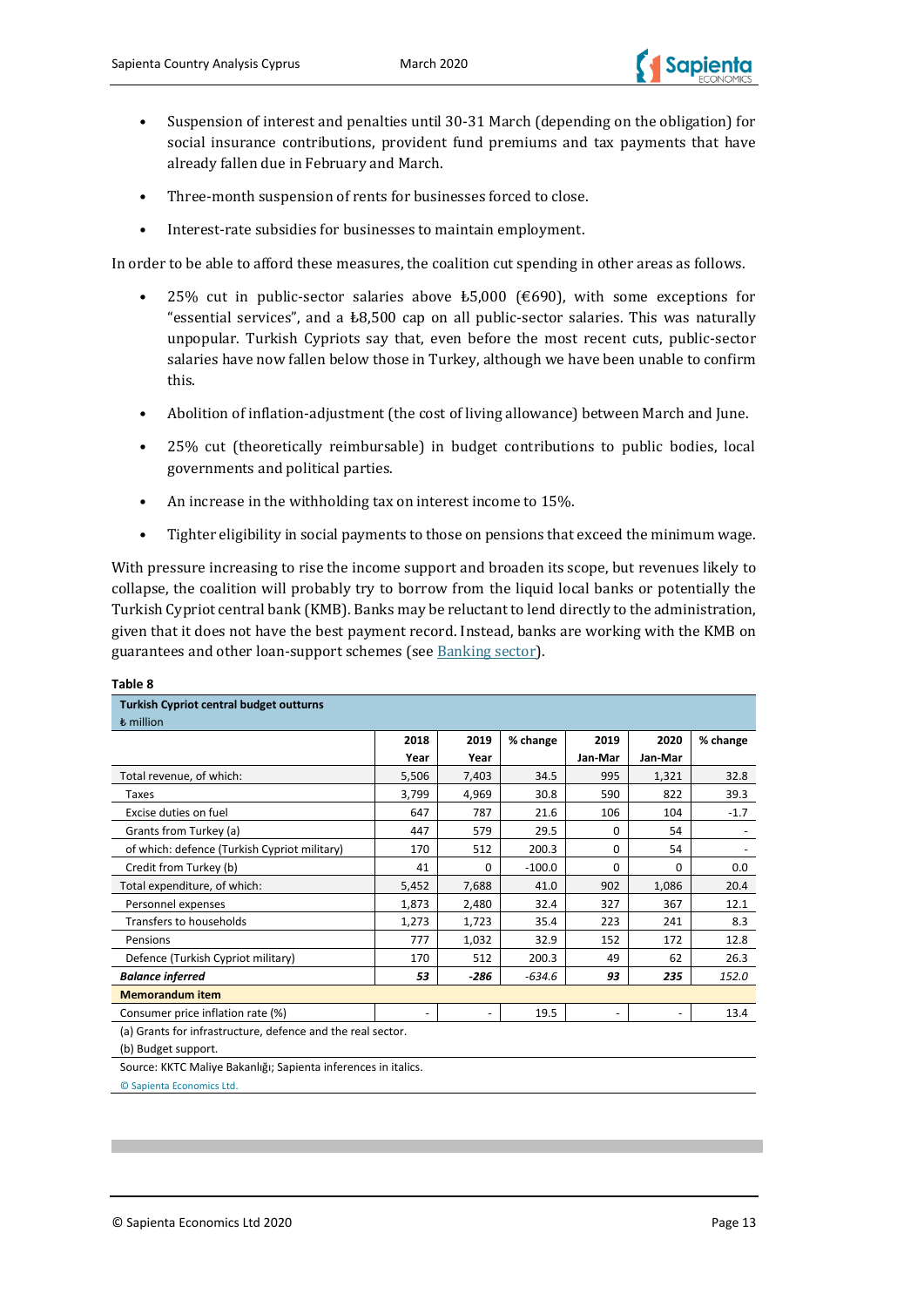

# <span id="page-15-0"></span>**Banking sector** [Next section](#page-19-0) [Previous section](#page-9-0)

### **Parliament authorizes a nine-month suspension of loan-payments—**

Parliament voted on 29 March to suspend instalments of capital and interest on loans for a period of nine months until the end of 2020, while postponing until 2 April a vote on  $\epsilon$ 2bn worth of state guarantees (see below). The measure applies to individuals, businesses and the self-employed and only those loans that were not in arrears as of 31 December 2019. This means that it will also include restructured loans that are still classified as non-performing exposures (NPEs) but which are no longer in arrears. Loans that are eligible for suspension will not be counted as being in arrears, and will therefore not add to banks' reported NPE levels during this period. The accrued interest and capital will be payable at the end of the loan term, rather than immediately after the nine-month period is over, or may be restructured. Accrued interest on the deferred loans will be low. The Central Bank Governor, Constantinos Herodotou, tweeted that, for a €100,000 loan at 3% interest, the additional cost will be less than €55. This implies that accrued interest will amount to just 0.1% of the original loan. The suspension is on an "opt-in" basis, meaning that it is available only to those who apply for it.

#### **Table 9**

| Potentially eligible loans under the payment suspension scheme              |        |
|-----------------------------------------------------------------------------|--------|
| $\epsilon$ million                                                          |        |
|                                                                             | EUR m  |
| Gross loans in the banking system                                           | 33,206 |
| Performing loans                                                            | 23,700 |
| % of total                                                                  | 71.4   |
| Non-performing exposures (NPEs)                                             | 9,505  |
| of which: performing restructured loans                                     | 1,525  |
| Total potentially eligible loans                                            | 25,226 |
| % of total                                                                  | 76.0   |
| Eligible loans according to the finance minister                            | 16,000 |
| % of total                                                                  | 48.2   |
| <b>Memorandum items</b>                                                     |        |
| Gross interest income in January-September 2019                             | 1,159  |
| Deferred gross interest income if eligible loans are €25 billion            | 881    |
| Deferred gross interest income if eligible loans are €16 billion            | 559    |
| Source: Central Bank of Cyprus; Sapienta Economics calculations in italics. |        |
|                                                                             |        |

© Sapienta Economics Ltd

### **—which involves deferring an estimated up to €880m in cash revenues—**

The finance minister, Constantinos Petrides, said on 31 March that the measures would affect €16bn of loans. This may be an underestimate. Inferring from Central Bank data on performing and restructured loans, we estimate that the potentially eligible loans amount to  $\epsilon$ 25bn. In January-September 2019 (the latest data available), gross interest income for the entire banking system amounted to €1.2bn, while non-interest income before operating expenses amounted to €333m. Gross interest income therefore accounts for some 77% of bank revenues. On the other hand, it appears from a Central Ban[k statement](https://www.centralbank.cy/images/media/redirectfile/Governor/Οι-περί-των-Διαδικασιών-Χορήγησης-Νέων-και-Αναθεώρησης-Υφιστάμενων-Πιστωτικών-Διευκολύνσεων-Οδηγίες-του-2016-έως-2020.pdf) that the loan-suspension might only apply to those who can demonstrate a large loss in turnover. We calculate that the banking system could defer €559m in gross interest income (cash basis) if eligible loans amount to €16bn, or €881m if they instead amount to €25bn (see Table 8). Since the suspended loans will not be counted as NPEs, banks are hoping that they will be able to record the deferred interest income in their accounts within the same accounting year. If, at the other extreme, if they have to take the full hit this year, it would involve a very large reduction in bank revenues and therefore bank profits, which in turn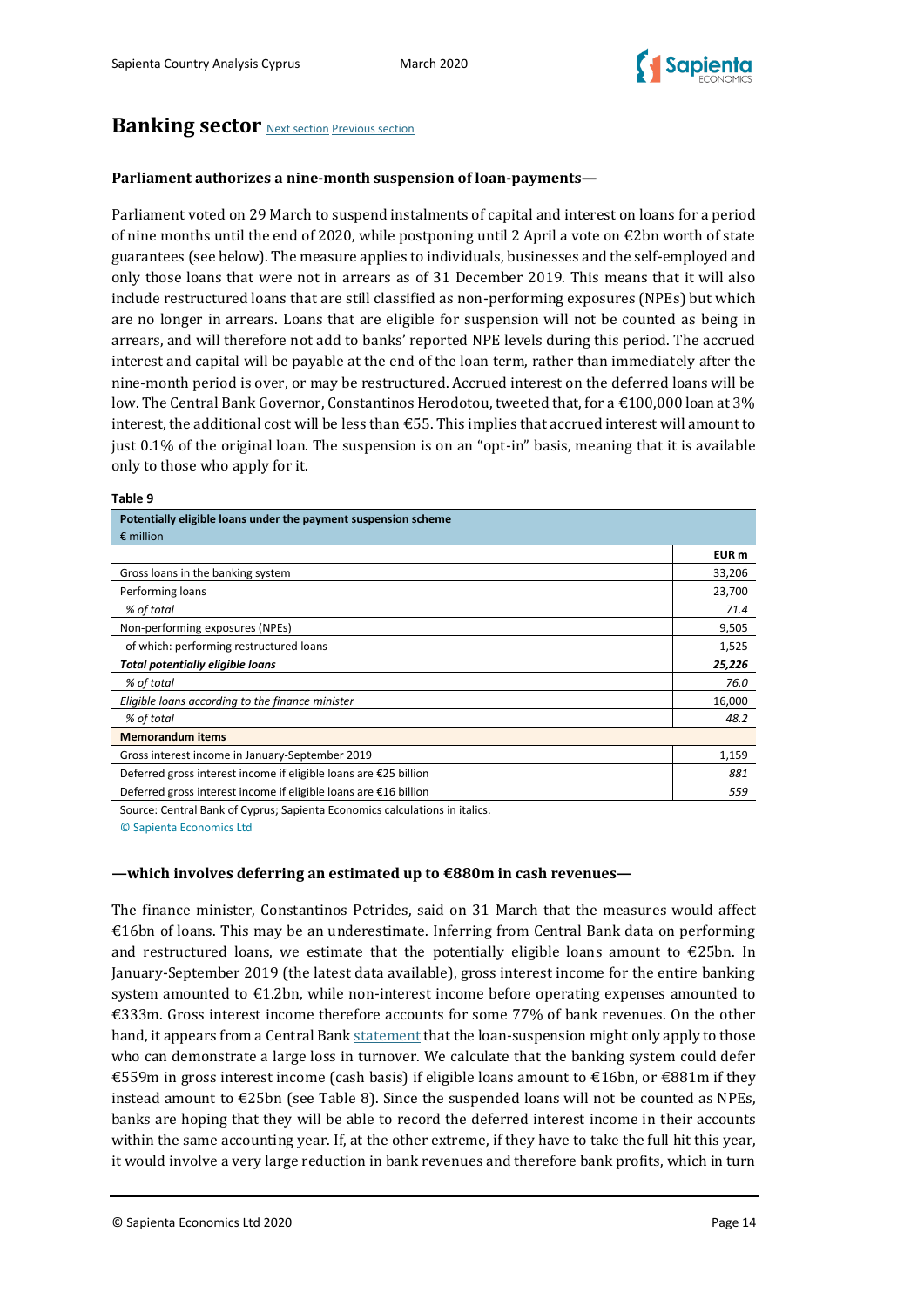

would reduce bank capital. Gross interest income for Bank of Cyprus (BOC) was €310m in January-September 2019, while Hellenic Bank's was €283m.

### **—but BOC and Hellenic seem to be in a good position to absorb losses—**

If banks do take the loss this year, they are in a stronger position than before the banking crisis of 2013. Indeed, there are several factors that should prevent an all-out crisis, at least in the short term. First, unlike in 2013, the Cypriot banking system is highly liquid, with deposits of  $\epsilon$ 48.4bn (most of which are domestic) and gross loans of  $\epsilon$ 33.6bn as of January 2020 (see Table 10). Excess liquidity in the system is therefore some €14.8bn, or 66% of GDP. Bank of Cyprus (BOC) had excess liquidity of €3.4bn in September 2019 (latest figures), while Hellenic Bank had €7.4bn. This means that the banking sector can withstand significant deposit outflows should those occur. The high cost of ample liquidity should also fall, now that the European Central Bank (ECB) is offering  $\epsilon$ 3 trillion to banks at negative interest rates, meaning that they will earn interest on what they take.

#### **Table 10**

| <b>Total capital and Pillar 2 guidance</b>                                                     |            |       |        |
|------------------------------------------------------------------------------------------------|------------|-------|--------|
|                                                                                                | <b>BOC</b> | HВ    | RCB(a) |
| Total capital ( $\epsilon$ million)                                                            | 2,506      | 1,122 | 459    |
| Total capital ratio (%)                                                                        | 18.2       | 21.53 | 23.7   |
| Pillar 2 Guidance levels (€ million, estimate)                                                 | 413        | 167   | 68     |
| Pillar 2 Guidance (%)                                                                          | 3.0        | 3.2   | 3.5    |
| Risk weighted assets ( $\epsilon$ million)                                                     | 13,758     | 5,212 | 1,935  |
| Gross interest income Jan-Sep 2019 (a)                                                         | 310        | 283   | n/a    |
| (a) Jan-Dec 2018 except for Pillar 2 guidance. Gross interest income in this period was €307m. |            |       |        |

© Sapienta Economics Ltd.

Second, on 12 March the European Banking Authority (EBA) loosened rules on capital and liquidity requirements. Banks will be permitted to operate temporarily below their Pillar 2 Guidance (P2G)—meaning below the additional capital required by eurozone authorities. The EBA said that this would release  $\epsilon$ 90bn of capital for eurozone banks. The EBA added that the immediate implementation of the rules of the Capital Requirements Directive V (CRD V) on the composition of Pillar 2 Requirements (P2R) would release another €30bn. Stress tests due this year have also been suspended.

The new Pillar 2 rules will help the three banks under the Single Supervisory Mechanism (SSM): BOC, Hellenic Bank and RCB Bank. Inferring from financial statements, we estimate that the Pillar 2 Guidance amounts to around €647m for the three banks, of which €413m is BOC (with guidance of 3.0%), €167m is Hellenic Bank (3.2%) and €68m is RCB Bank (3.5%). Moreover, the application of CRD V rules on Pillar 2 seem to have more than doubled the amount of capital that can be released. On 16 March, the Central Bank of Cyprus authorized the release of  $\epsilon$ 1.3bn in capital for "systemic Cypriot banks". On 18 March it said that another €100m could be released for other banks. The three main banks are already running capital ratios well in excess of their targets (see [Charts\)](#page-23-0).

### **—and the ECB emergency programme will also be broadly supportive for Cyprus**

At the EU level, the European Central Bank (ECB[\) announced](https://www.ecb.europa.eu/press/pr/date/2020/html/ecb.pr200318_1~3949d6f266.en.html) on 18 March the launch of the €750m Pandemic Emergency Purchase Programme (PEPP), aiming at pumping liquidity into the nonfinancial sector. A key element of PEPP is that it expands the range of debt instruments that the ECB and national central banks can buy. Thus, the ECB will now buy non-financial commercial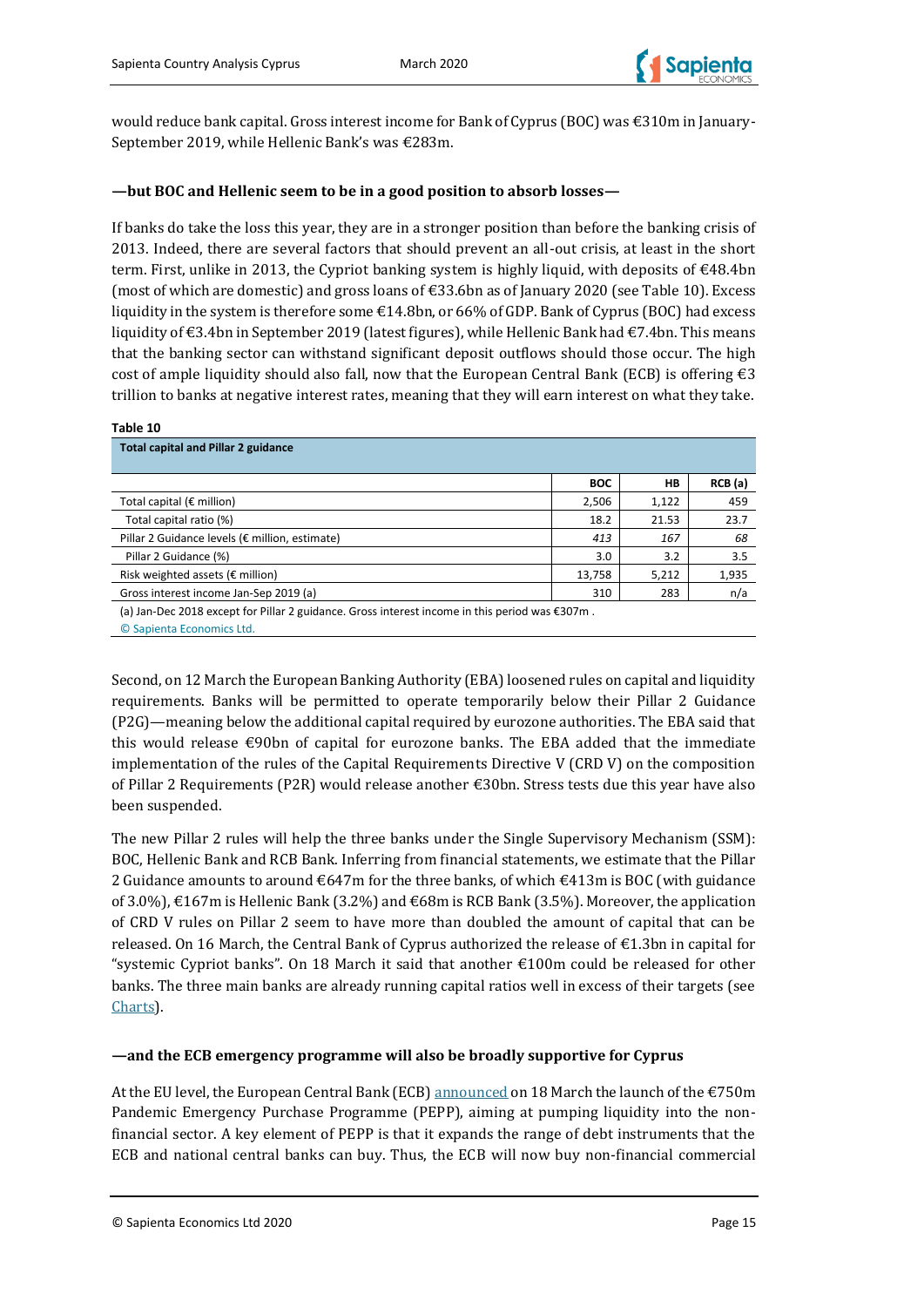

paper (unsecured short-term corporate debt) "of sufficient credit quality". Additional Credit Claims related to the financing of the corporate sector are also eligible. Another key element is that purchases under the programme will have the same status as the private sector, meaning that if the debt is not repaid, the ECB or central banks do not have a higher claim than other lenders. Another key element is that the ECB has removed its 33% limit on buying eligible debt from a single country. Greece is also eligible for PEPP purchases. This might not help Cypriot non-financial corporations directly, as we understand that they do not issue commercial paper. But it helps the liquidity of the eurozone financial system more generally by encouraging the buying and selling of such securities.

#### **Table 11**

© Sapienta Economics Ltd

| <b>Bank loans and deposits</b>                                     |         |         |         |         |         |
|--------------------------------------------------------------------|---------|---------|---------|---------|---------|
| € million; end-period                                              |         |         |         |         |         |
|                                                                    | 2018 Q4 | 2019 Q1 | 2019 Q2 | 2019 Q3 | 2019 Q4 |
| <b>Deposits</b>                                                    |         |         |         |         |         |
| <b>Total deposits</b>                                              | 47,864  | 47,490  | 48,360  | 48,869  | 48,735  |
| Resident                                                           | 37,599  | 37,393  | 38,515  | 38,625  | 39,251  |
| Euro area non-resident                                             | 3,258   | 3,157   | 3,116   | 3,023   | 2,854   |
| Other non-resident                                                 | 7,006   | 6,940   | 6,728   | 7,220   | 6,630   |
| Loans                                                              |         |         |         |         |         |
| Total loans to non-financial institutions                          | 39,202  | 38,283  | 34,116  | 34,313  | 33,663  |
| Resident                                                           | 30,877  | 30,948  | 27,047  | 27,044  | 26,669  |
| Euro area non-resident                                             | 2,497   | 1,483   | 1,362   | 1,393   | 1,447   |
| Other non-resident                                                 | 5,828   | 5,852   | 5,707   | 5,876   | 5,547   |
| Funding gap (-)/Liquidity surplus (+)                              |         |         |         |         |         |
| Deposits minus loans                                               | 8,662   | 9,208   | 14,243  | 14,556  | 15,072  |
| Loan/deposit ratio (%)                                             | 81.9    | 80.6    | 70.5    | 70.2    | 69.1    |
| Source: Central Bank of Cyprus, Monetary and Financial Statistics. |         |         |         |         |         |

### **State guarantees of €2bn are also expected for new and restructured loans**

Another measure to support the banking system will be considered by parliament again on 2 April. Although it was postponed from 29 March, we understand that it is expected to go through. The key elements are as follows.

- $\bullet$   $\in$  4.75bn for new, low-interest loans to small businesses and the self-employed, as long as the companies retain employees until at least 31 December 2020.
- €250 million to part-subsidize interest rates paid by individuals, the self-employed and larger businesses until 31 December 2020, as long as the companies retain employees.

The Central Bank has already loosened requirements on new loans and the biggest demand for these loans is expected to come from the tourism sector and potentially the construction sector. The accounting treatment for guarantees means that this will not be added to general government debt but nevertheless will constitute a large contingent liability (see Fiscal performance and [forecast\)](#page-9-0).

### **The longer-term impact will probably be negative for NPLs**

Other measures include the suspension for three months of foreclosures, announced by both the State Asset Management Company (KEPIDES) and the Commercial Bankers' Association, and a three-month extension for applications to the ESTIA scheme. This is the scheme in which the state will subsidize up to one-third of the interest payments of eligible loans but which has had a very small take-up to date because of the large amount of documentation required. While all of these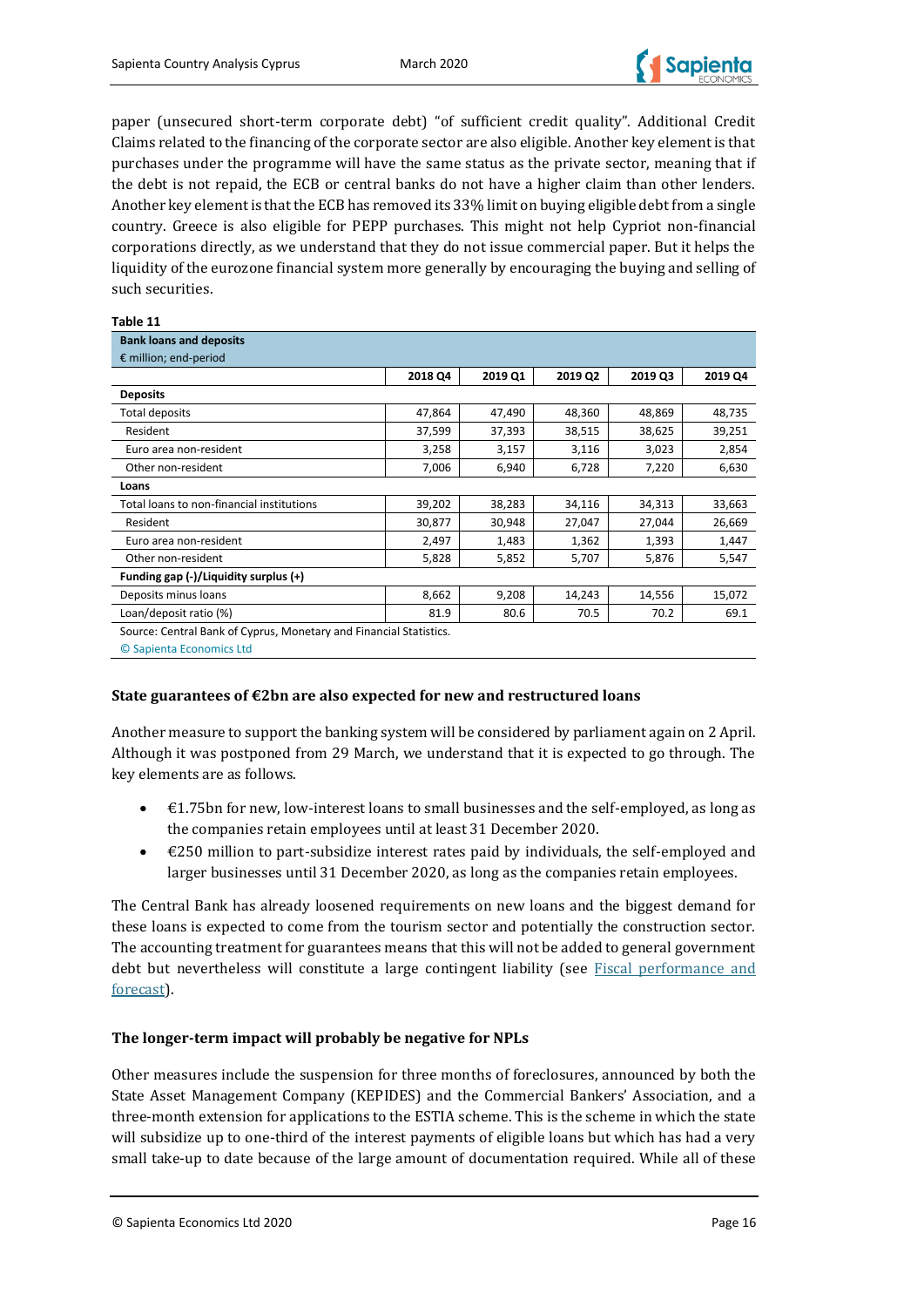

measures will be important for containing the crisis, we believe that they will ultimately make it more difficult for banks to reduce their outstanding stock of non-performing loans (NPLs). The years since the 2013 crisis have involved a long bank struggle to instil a cultural mindset among both politicians and the general public that loans should be repaid, which had only just started to take root. This culture may now go into reverse. The virus crisis has already delayed BOC's expected sale of NPEs. The bank announced on 16 March that it expected to record additional provisions of around €75m in the Group's financial results for the fourth quarter of 2019.

| Non-performing exposures (NPEs) in the banking system        |         |         |         |         |         |
|--------------------------------------------------------------|---------|---------|---------|---------|---------|
|                                                              | 2018 Q3 | 2018 Q4 | 2019 Q1 | 2019 Q2 | 2019 Q3 |
| Levels ( $\varepsilon$ million)                              |         |         |         |         |         |
| Total NPEs, of which:                                        | 11,182  | 10,386  | 10,276  | 9,830   | 9,624   |
| Non-financial corporations                                   | 5,511   | 4,890   | 4,794   | 4,503   | 4,345   |
| Construction                                                 | 1,488   | 1,305   | 1,292   | 1,166   | 1,129   |
| Wholesale & retail trade                                     | 1,579   | 1,413   | 1,405   | 1,347   | 1,324   |
| Households                                                   | 5,321   | 5,166   | 5,157   | 5,013   | 4,912   |
| Ratios (%)                                                   |         |         |         |         |         |
| Total NPEs, of which:                                        | 32.0    | 30.5    | 30.9    | 30.0    | 29.0    |
| Non-financial corporations                                   | 36.8    | 33.7    | 32.1    | 30.2    | 28.8    |
| Construction                                                 | 48.7    | 48.6    | 49.6    | 47.6    | 47.0    |
| Wholesale & retail trade                                     | 45.7    | 42.7    | 40.2    | 39.4    | 38.4    |
| Households                                                   | 38.0    | 37.6    | 37.8    | 37.0    | 36.5    |
| <b>Memorandum items</b>                                      |         |         |         |         |         |
| Total loans (€ million)                                      | 34,908  | 34,085  | 33,296  | 32,779  | 33,201  |
| <b>NPLs (&gt;90 DPD)</b>                                     | 8,343   | 7,744   | 8,058   | 7,883   | 4,191   |
| Source: Central Bank of Cyprus.<br>© Sapienta Economics Ltd. |         |         |         |         |         |

### **Turkish Cypriot banks step in with low-interest loans and guarantees**

In northern Cyprus, the Turkish Cypriot banking system is in a fairly strong position to deal with the Covid-19 crisis and indeed may be the only real lifeline for the Turkish Cypriot economy, since the authorities cannot borrow internationally, financial assistance from Turkey seems unlikely and the currency of use is the Turkish lira, therefore there is no local lender of last resort. Total deposits in the banking system amounted to  $\text{\textsterling}32.8\text{bn}$  ( $\text{\textsterling}4.9\text{bn}$ ) at the end of 2019, while total loans were  $\text{\textsterling}22.6$ bn (€3.4bn) (see Table 13). The banking system therefore has some  $\text{\textsterling}10.3$ bn (€1.5bn) in liquidity, which is around 47% of GDP (estimated by the authorities at ₺21.8bn in 2019).

On 31 March the Turkish Cypriot bankers' association and the Turkish Cypriot central bank (KMB) agreed on the creation of two funds to support two schemes amounting to  $\pm 1$  billion ( $\epsilon$ 139 million).

- **The Interest Rate Differential Fund.** This involves a lower-than-usual interest rate on Turkish lira loans of 12% (which is below the inflation rate of 13.8% in February). Of the 12% interest rate, 3% will be financed by the Interest Rate Differential Fund, which is financed by the KMB's deposit insurance fund. The remaining 9% will be paid by the borrower. Interest payments have a six-month grace period and loans are payable within a year.
- **Credit Guarantee Fund.** This fund, administered by the Turkish Cypriot central bank, provides a 50% guarantee on loans to small and medium-size enterprises (SMEs). One of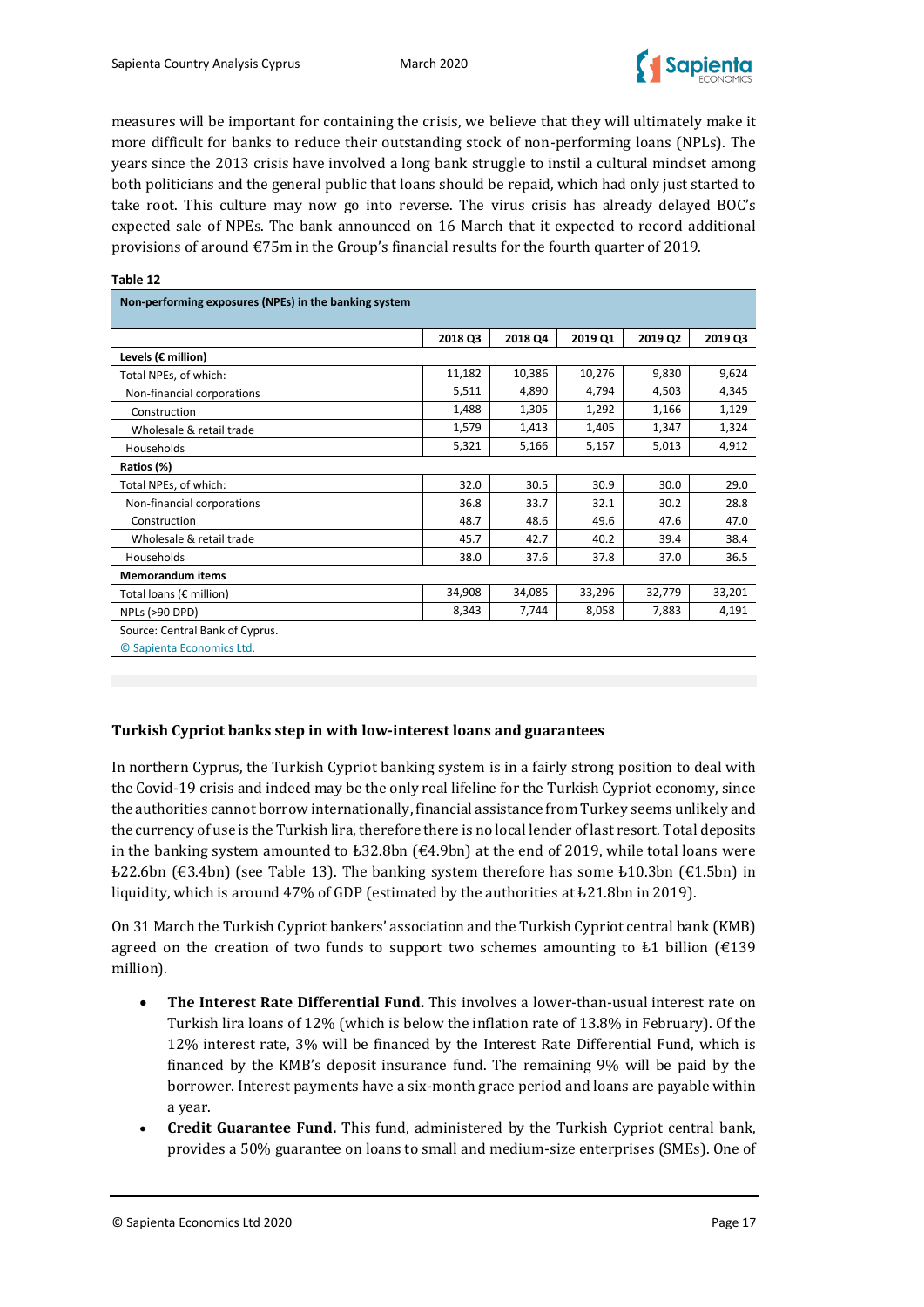

the key fears among SMEs is that any cheques that they have collected during March will bounce and since business loans account for 65% of the total this has been a key concern. The Credit Guarantee Fund is meant to help prevent that.

Unusually for a crisis period, the KMB has raised the liquidity reserve requirement (the ratio Turkish lira deposits required to be banked overnight with the central bank) four times in three months: from 7% to 7.25% on 31 December, to 7.5% on 31 January, to 7.75% on 29 February and to 8% on 31 March. At the same time, it has lowered the interest rate it pays on these reserves. Normally a central bank would lower the reserve requirement during a crisis in order to encourage banks to lend to businesses. (For example, the US Federal Reserve has reduce its requirement to zero.) The unusual move may therefore reflect an expectation that the administration may end up borrowing directly from the central bank (something which is not permitted in the eurozone). The KMB is also auctioning foreign-currency Treasury bills, with a plan to auction \$5m,  $\epsilon$ 30m and £40m on 6 April, presumably to help finance the interest-rate fund. T-bill auctions are not unprecedented but they do not take place very frequently. Other measures that have been taken include a cut in interest rates on overdue credit cards.

Other banks have also offered new credit facilities. Halkbank is offering five-year loans of up to  $\text{\pounds}225,000$  (around  $\text{\pounds}31,000$ ) to shop-owners and retailers at an interest rate of 4.5% (compared with a normal rate of double digits). The Turkish Cypriot Development Bank is offering 36-month loans of  $\text{\pounds}50m$  (around  $\text{\pounds}7m$ ) with a six-month grace period.

| Table 13                                                                                  |        |        |        |        |        |  |  |  |  |
|-------------------------------------------------------------------------------------------|--------|--------|--------|--------|--------|--|--|--|--|
| Key indicators of the Turkish Cypriot banking system<br>₺ million unless otherwise stated |        |        |        |        |        |  |  |  |  |
|                                                                                           |        |        |        |        |        |  |  |  |  |
| Gross loans                                                                               | 18,906 | 19,824 | 20,347 | 20,200 | 22,573 |  |  |  |  |
| In Turkish lira                                                                           | 9,406  | 9,610  | 9,807  | 9,962  | 10,934 |  |  |  |  |
| In foreign exchange                                                                       | 9,499  | 10,214 | 10,542 | 10,238 | 11,640 |  |  |  |  |
| <b>Deposits</b>                                                                           | 26,442 | 28,449 | 29,572 | 30,225 | 32,837 |  |  |  |  |
| In Turkish lira                                                                           | 10,605 | 10,729 | 11,338 | 12,171 | 13,014 |  |  |  |  |
| In foreign exchange                                                                       | 15,837 | 17,721 | 18,234 | 18,054 | 19,823 |  |  |  |  |
| NPLs (90+ days past due) (a)                                                              | 1,045  | 1,085  | 1,103  | 1,104  | 1,266  |  |  |  |  |
| NPLs in $\epsilon$ million equivalent (a)                                                 | €172   | €171   | €168   | €180   | €189   |  |  |  |  |
| NPL ratio $(\%)$ (a)                                                                      | 5.5    | 5.5    | 5.4    | 5.5    | 5.6    |  |  |  |  |
| Coverage ratio (%)                                                                        | 68.3   | 67.4   | 66.5   | 67.0   | 60.6   |  |  |  |  |
| <b>Memorandum item</b>                                                                    |        |        |        |        |        |  |  |  |  |
| TRY per EUR (end-period)                                                                  | 6.0588 | 6.3446 | 6.5655 | 6.1491 | 6.6843 |  |  |  |  |

(a) Does not include arrears of public organizations.

Source: KKTC Merkez Bankası.

© Sapienta Economics Ltd.

# <span id="page-19-0"></span>**Macroeconomic trends and forecast** [Next section](#page-23-0) [Previous section](#page-15-0)

### **We have produced three scenarios for real GDP in 2020-21—**

With the Covid-19 situation changing rapidly, we have produced three tentative scenarios for GDP performance in 2020-21. The three scenarios are as follows.

c

• In our low scenario, real GDP declines by 9.2% in 2020 and rises by 0.5% in 2021, producing an average real GDP *decline* of 4.3% in 2020-21.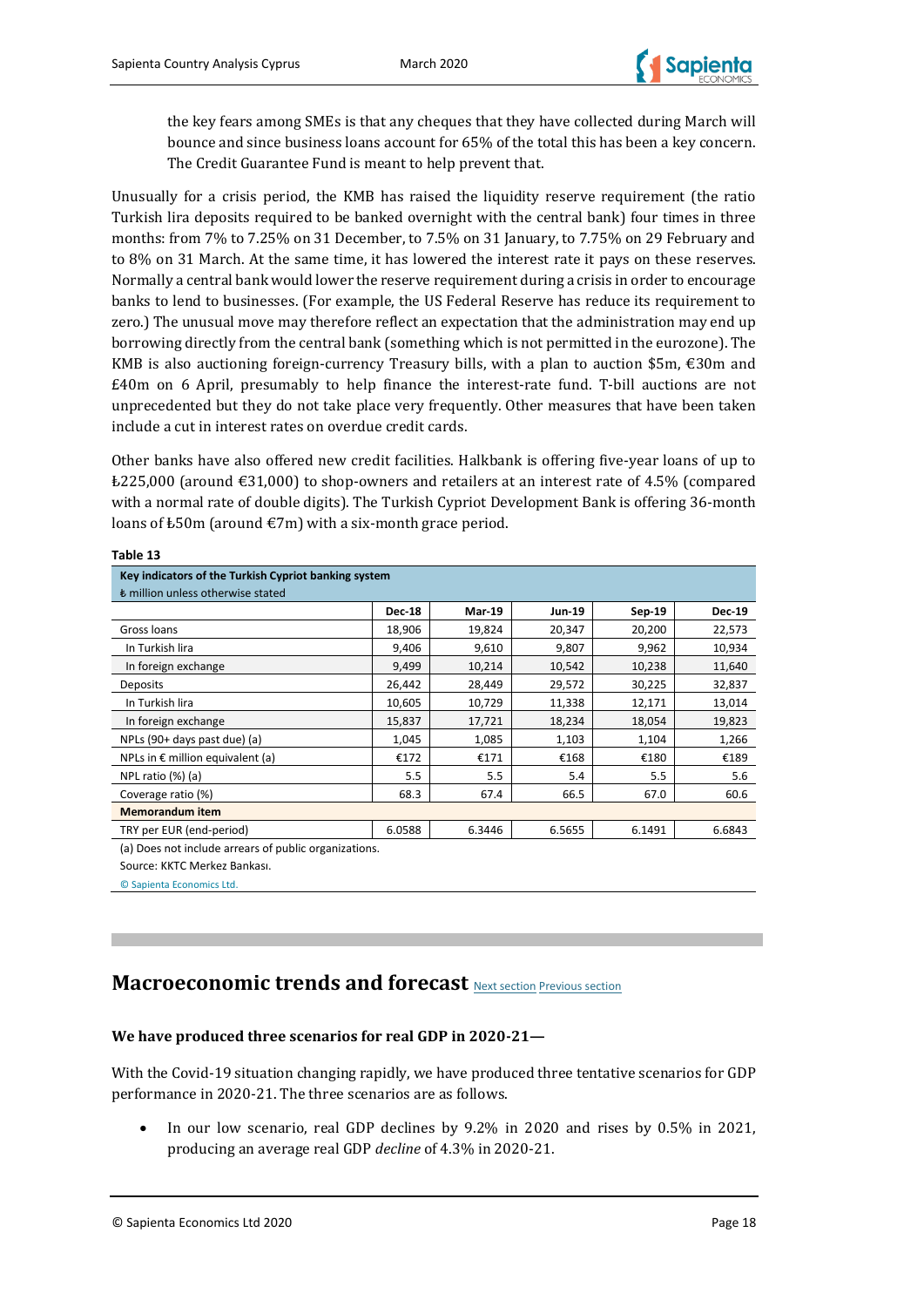

- In our baseline scenario, real GDP declines by 6.2% in 2020 and rises by 6.4% in 2021, producing an average *growth* rate of 0.2% in 2020-21.
- In our best-case scenario, real GDP declines by 4.2% in 2020 and rises by 9.9% in 2021, producing an average *growth* rate of 2.8% in 2020-21.



### **—we assume zero tourism arrivals in April for all three scenarios—**

The key assumptions for the three scenarios relate to tourism (6.1% of GDP), retail and wholesale trade (9.5% of GDP), healthcare (5.3% of GDP) and spending by the public sector (7.1% of GDP) se[e Charts.](#page-23-0) In all three scenarios, we assume no tourism arrivals at all in April. In the worst-case scenario, we assume that there are no tourism arrivals at all in April-June and that they reach only 60% of their 2018-19 levels by December. Our baseline scenario assumes that there is a trickle (5% of 2018-19 levels) in May, probably focused on those who can demonstrate that they are virusfree. By the end of the year, tourism arrivals are 70% of 2018-19 levels. In our best-case scenario, tourism arrivals start in May at 10% of 2018-19 levels and reach 80% of 2018-19 levels by December.

In all three scenarios, we assume that tourism arrivals still will not have reached their levels of 2018-19 in 2021. The crisis is likely to eliminate a number of airlines, thus reducing the availability of flights, and will therefore limit price competition even when fuel prices are low. This trend in airline availability could be exacerbated globally if there is also a reduction in academic travel, which will further dampen demand. We also assume that proof of virus-free status will be a permanent feature for airline travel, which will raise the costs of flights.

### **—while food, pharmacies and the public sector will partly offset declines elsewhere**

For both communications, health and public sector, we expect a rapid expansion in gross valueadded as various services are ramped up to deal with the crisis. Since the public sector is large, this will offset to some extent the decline in tourism. Our expectations for wholesale and retail trade are based on subsectors pulling in different directions. We expect wholesale and retail sales of food to increase by around 6%, as they did in the 2013 banking crisis. Indeed, various anecdotal reports suggest that food sales have been strong. We also expect sales of medicines and pharmacy products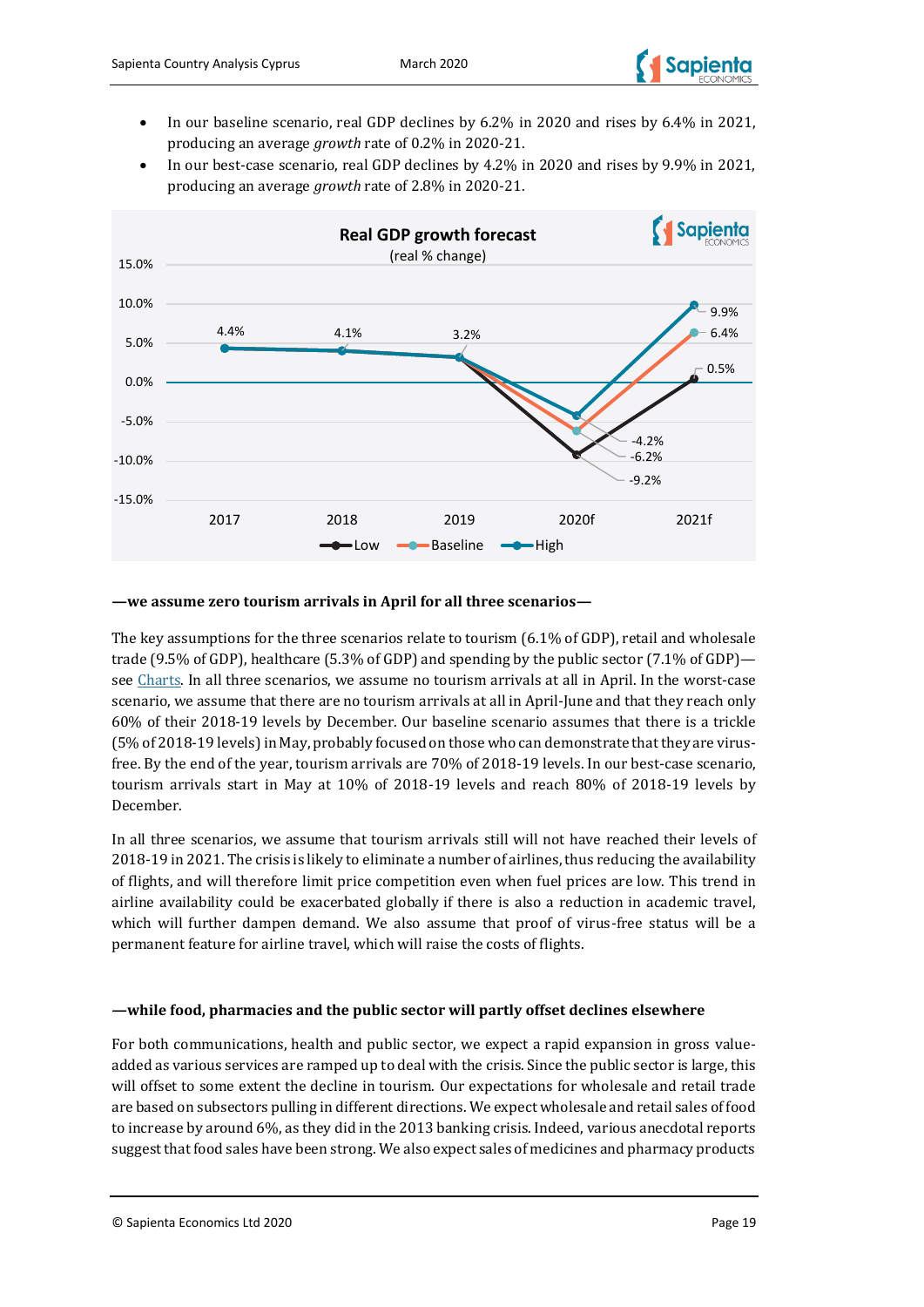

to rise even more quickly, by 20%. In the other subsectors that comprise the wholesale, retail and auto repairs sector, we assume a similar pace of decline to the banking crisis in 2013.

Together, food and pharmacies account for about 36% of the total, therefore even strong growth rates in these two subsectors are not enough to offset a decline in other subsectors. In our baseline forecast, therefore, wholesale and retail trade declines by 7.4% in 2020. One major technical assumption is that gross value-added at constant prices falls at the same pace as the volume of retail sales. This may not be the case and is something that we shall revisit more closely in future forecasts. For transport, while we expect airlines (which account for only 1% of transport valueadded) to decline sharply, whereas we expect shipping to grow, as container ships take advantage of low oil prices by stocking up on crude. While developers have lobbied to speed up the authorization of pending applications for the controversial Citizenship by Investment (passport) scheme, we believe that the sector, which was already overheating in Limassol, is unlikely to avoid a recession in 2020-21.

### **Table 14 Real GDP by main sector (baseline forecast)** rela % change **2018 2019 2020 2021** Construction 24.7% 13.4% *-19.5% -13.4%* Wholesale & retail trade & auto repairs 4.5% 3.5% *-7.4% 8.6%* Transportation & storage 4.5% 2.2% *3.5% 4.6%* Accommodation & food services 5.7% 2.0% *-69.1% 159.1%* Information & communication 2.7% 9.8% *12.4% 5.0%* Public administration & defence; compulsory social security **1.6%** 1.5% 1.5% 10.0% 8.0% Healthcare 4.1% 4.1% *20.0% 15.0%* All other sectors 1.8% 1.3% *-5.4% 0.5%* **GDP 4.1% 3.2%** *-6.2% 6.4%* Sources: Cystat; Sapienta Economics baseline scenario in italics. © Sapienta Economics Ltd.

### **The tourism market might have changed permanently**

If the expected reduction in airline routes and higher costs become a permanent feature of global air travel, then this has major repercussions for Cyprus. Over the past decade the government has sought to attract higher-spending tourists by encouraging the construction of marinas, higher-star hotels and other property. However, the process is not yet complete. While package travel has fallen from a peak of more than 75% in 2001, it still accounted for 58.8% of visits in 2017 according to the latest available statistics. Moreover, higher-spending tourists are also more demanding in other ways. In a world in which air travel is already becoming unfashionable among the younger generation, Cyprus has little to offer increasingly green-conscious tourists, as it still plans to produce electricity from fossil fuels for many years to come, has next to no electric cars and a substandard public transport system. The world after Covd-19 might therefore also require a whole rethink of tourism and infrastructure strategy.

### **Higher education and tourism are hit in northern Cyprus**

With similar lockdown measures in place in northern Cyprus, the Turkish Cypriot economy is also expected to record a major hit to tourism. The higher education sector, which these days earns as much foreign-exchange revenue as tourism, attracted more than 108,204 students in the academic year 2018/19, of which 54,966 were from Turkey and 35,480 were from other countries. According to Mete Hatay, a senior researcher at PRIO who specializes, inter alia, in northern Cyprus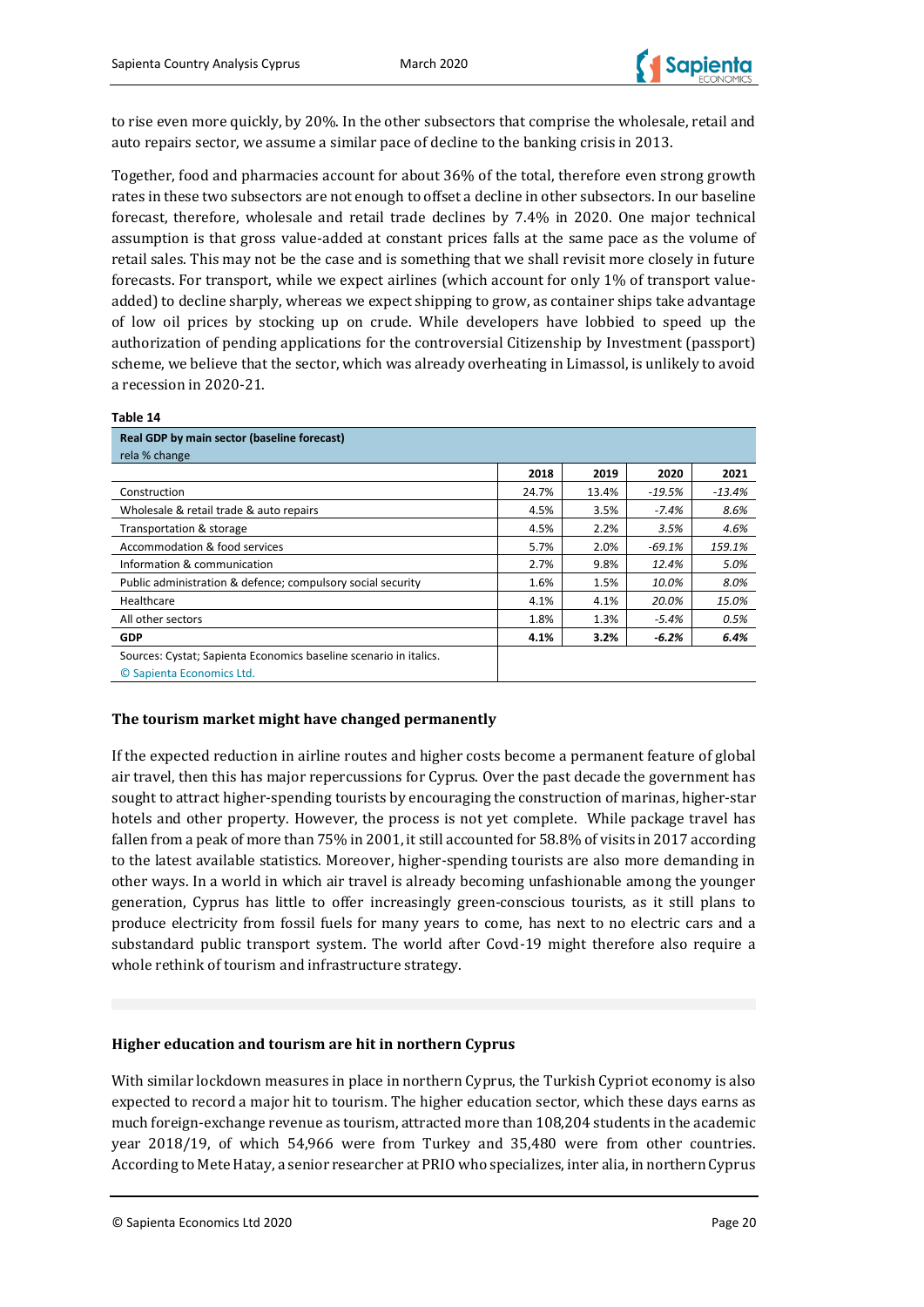

demographics, around 65,000 people left through sea and airports since 10 March, Like the southern part of the island, the Turkish Cypriot tourism sector is also vulnerable to markets that have responded more slowly to the crisis, with some 77% of arrivals coming from Turkey. Although arrivals counted as tourists could also include students and workers, it underlines the scale of the problem if Turkey remains out of bounds for several months.

**Table 15**

| <b>Northern Cyprus tourism arrivals</b> |         |         |              |
|-----------------------------------------|---------|---------|--------------|
| '000                                    |         |         |              |
|                                         | Jan-Dec | Jan-Dec | % change     |
|                                         | 2018    | 2019    | year on year |
| Arrivals of Turkish nationals           | 1,359   | 1,358   | $-0.1$       |
| Other arrivals                          | 400     | 392     | $-2.2$       |
| <b>Total arrivals</b>                   | 1,760   | 1,750   | $-0.5$       |
|                                         |         |         |              |

Source: Turizm Planlama Dairesi.

© Sapienta Economics Ltd.

#### **Table 16**

| Northern Cyprus: key macroeconomic indicators                                 |         |         |         |         |         |  |  |
|-------------------------------------------------------------------------------|---------|---------|---------|---------|---------|--|--|
|                                                                               | 2014    | 2015    | 2016    | 2017    | 2018    |  |  |
| GDP ( <i>billion</i> )                                                        | 8,859   | 10,222  | 11,601  | 14,545  | 18,324  |  |  |
| GDP (€ billion, converted at annual average exchange rate)                    | 3,048   | 3,379   | 3,470   | 3,530   | 3,210   |  |  |
| Population ('000, year-end)                                                   | 320,884 | 331,432 | 339,487 | 351,965 | 372,486 |  |  |
| GDP per capita $(\epsilon)$                                                   | 9,498   | 10,194  | 10,222  | 10,029  | 8,619   |  |  |
| Real GDP growth (%)                                                           | 4.8     | 3.9     | 3.6     | 5.4     | 1.3     |  |  |
| Consumer price inflation (%)                                                  | 6.5     | 7.8     | 10.2    | 14.7    | 23.1    |  |  |
| Unemployment rate (%)                                                         | 8.3     | 7.4     | 6.4     | 5.8     | 6.8     |  |  |
| Fiscal balance (% of GDP) (a)                                                 | $-4.0$  | $-3.2$  | $-1.1$  | $-0.3$  | n/a     |  |  |
| Public debt ( $\epsilon$ million, converted from $\zeta$ and $\epsilon$ ) (a) | 4,348   | 5,060   | 5,129   | 4,893   | n/a     |  |  |
| of which debt to Turkey (a)                                                   | 2,730   | 3,362   | 3,424   | 3,409   | n/a     |  |  |
| Public debt (% of GDP) (a)                                                    | 142.7   | 149.8   | 147.8   | 138.6   | n/a     |  |  |
| of which debt to Turkey (% of GDP) (a)                                        | 89.6    | 98.9    | 98.8    | 96.6    | n/a     |  |  |
| Number of tourists ('000)                                                     | 1,366   | 1,483   | 1,577   | 1,734   | 1,760   |  |  |
| Exports of goods (\$ million)                                                 | 134     | 118     | 106     | 106     | 111     |  |  |
| Imports of goods (\$ million)                                                 | 1,784   | 1,501   | 1,557   | 1,778   | 2,081   |  |  |
| <b>Memorandum items</b>                                                       |         |         |         |         |         |  |  |
| United Cyprus debt (% of GDP)                                                 | 108.3   | 112.7   | 114.3   | 113.2   |         |  |  |
| United Cyprus debt if debt to Turkey written off (% of GDP)                   | 96.0    | 99.4    | 98.3    | 97.3    |         |  |  |
| Turkish lira per euro (ECB)                                                   | 2.9065  | 3.0255  | 3.3433  | 4.1206  | 5.7077  |  |  |
| Turkish lira per US dollar (US Forex and ECB-derived)                         | 2.1885  | 2.7119  | 3.0249  | 3.6475  | 4.8329  |  |  |

(a) Based on figures published by the government of Turkey.

Sources: Devlet Planlamar Örgütü (SPO); Maliye Bakanligi; Turkiye Cumhuriyeti Lefkosa Buyukelciligi.

© Sapienta Economics Ltd.